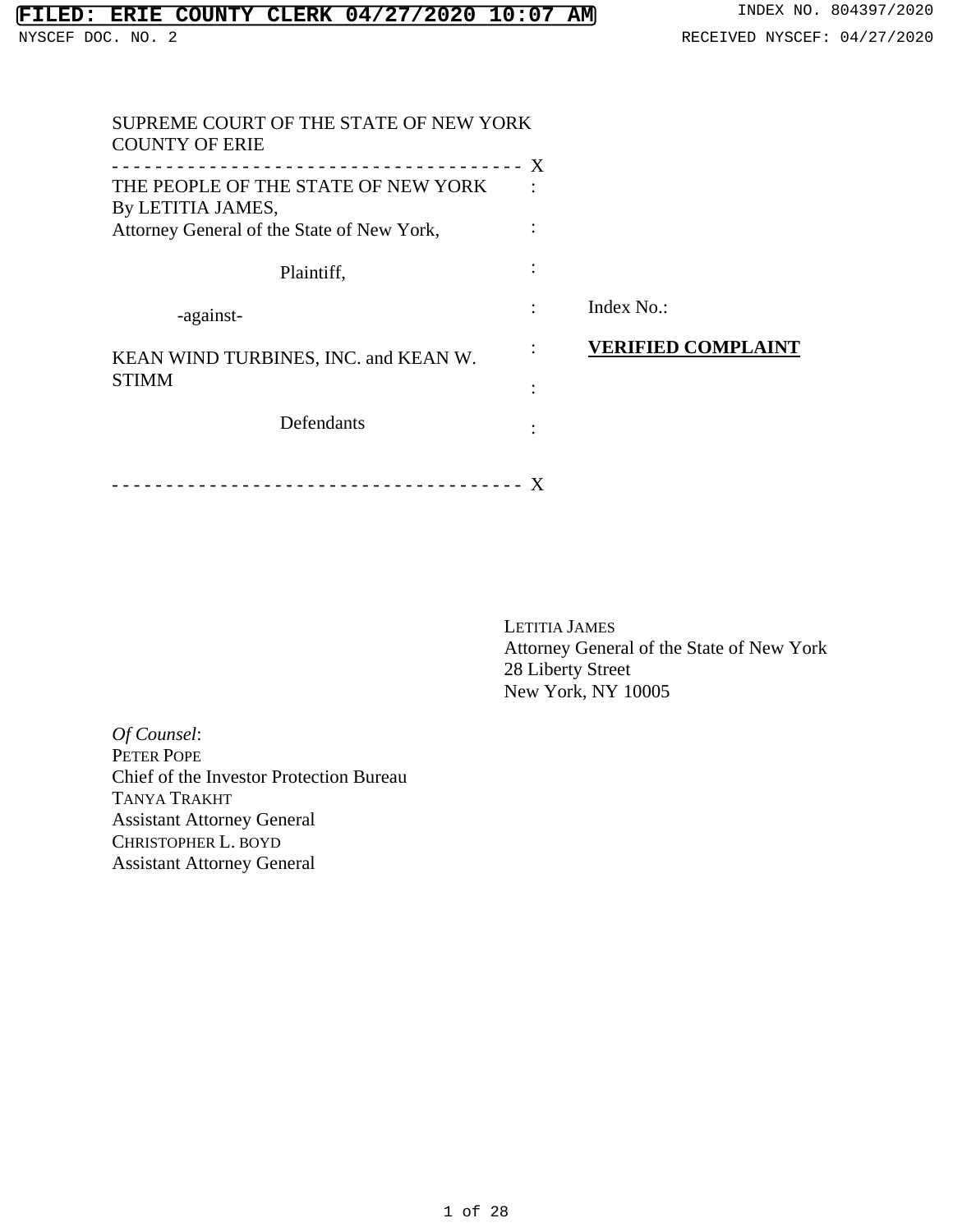## **TABLE OF CONTENTS**

| $\mathbf{I}$ . |  | AFTER TEN YEARS IN DEVELOPMENT, A WORKING NEWTONIAN WIND                                                            |  |
|----------------|--|---------------------------------------------------------------------------------------------------------------------|--|
| II.            |  | DEFENDANTS VIOLATED NEW YORK STATE REGISTRATION LAWS<br>AND OFFERED AND SOLD UNREGISTERED SECURITIES TO INVESTORS 6 |  |
| III.           |  | STIMM MADE NUMEROUS MATERIAL MISSTATEMENTS AND                                                                      |  |
|                |  | A. Stimm made material misstatements about the efficiency of the Newtonian                                          |  |
|                |  | B. Stimm made material misstatements about the timing of the production of the                                      |  |
|                |  | C. Stimm misrepresented the level of risk of investing in Kean Wind 12                                              |  |
|                |  | D. Stimm made material misrepresentations about the successful testing and sale of                                  |  |
|                |  | E. Stimm misled shareholders about the reasons for NYSERDA's rejection of                                           |  |
|                |  | F. Stimm made material misstatements about Kean Wind's net worth and grossly                                        |  |
| IV.            |  | STIMM TREATED KEAN WIND AS HIS PERSONAL PIGGY BANK 17                                                               |  |
|                |  |                                                                                                                     |  |
| $\mathbf{L}$   |  |                                                                                                                     |  |
| II.            |  |                                                                                                                     |  |
| III.           |  |                                                                                                                     |  |
| IV.            |  |                                                                                                                     |  |
| V.             |  |                                                                                                                     |  |
|                |  |                                                                                                                     |  |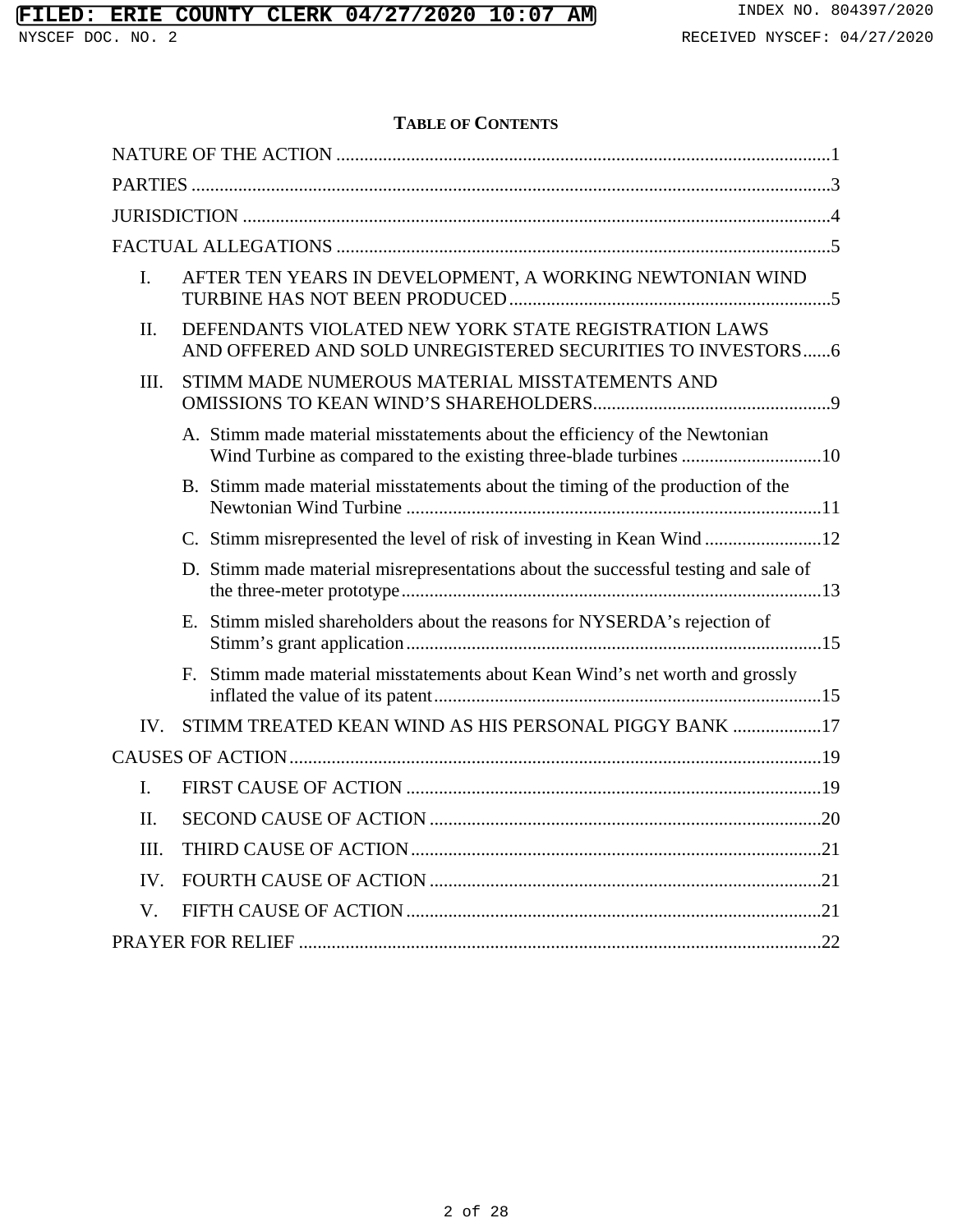#### **NATURE OF THE ACTION**

1. Defendants Kean W. Stimm ("Stimm") and Kean Wind Turbines, Inc. ("Kean Wind" or "KWT"), a company controlled by Stimm, defrauded over 400 residents of Western New York into investing a total of over \$3.5 million for the development and production of the so-called the "Newtonian Wind Turbine" from 2013 to today.

2. Stimm sold Western New Yorkers millions of dollars of securities even though Kean Wind was never registered as a dealer of securities, never registered its securities with the Department of Law, never filed a balance sheet nor profit and loss statement with the State, and never filed its offering prospectus with the State – all in violation of the Martin Act, New York General Business Law ("GBL") §§ 352 *et seq.* and Executive Law § 63 (12). Indeed, Stimm continued to sell securities even after being informed through counsel that he was in plain violation of New York registration laws.

3. Stimm sold these securities through years of false and misleading statements to investors. Among others, he repeatedly misrepresented: the efficiency of already existing and deployed wind turbines manufactured by reputable companies, the time frame in which he would begin production, the risk of the investment ("[v]irtually zero risk with an incredible potential yearly return for 17 years"), and that he was a "volunteer" who took neither a salary nor "other compensation" for his work (in fact, he used the shareholder money for a penthouse apartment, a cruise, a piano, and a personal assistant, among other things).

4. To this day, a working Newtonian Wind Turbine has not been assembled, tested, certified, or manufactured, despite repeated promises by Stimm each year since 2013 that production was planned for "later this year."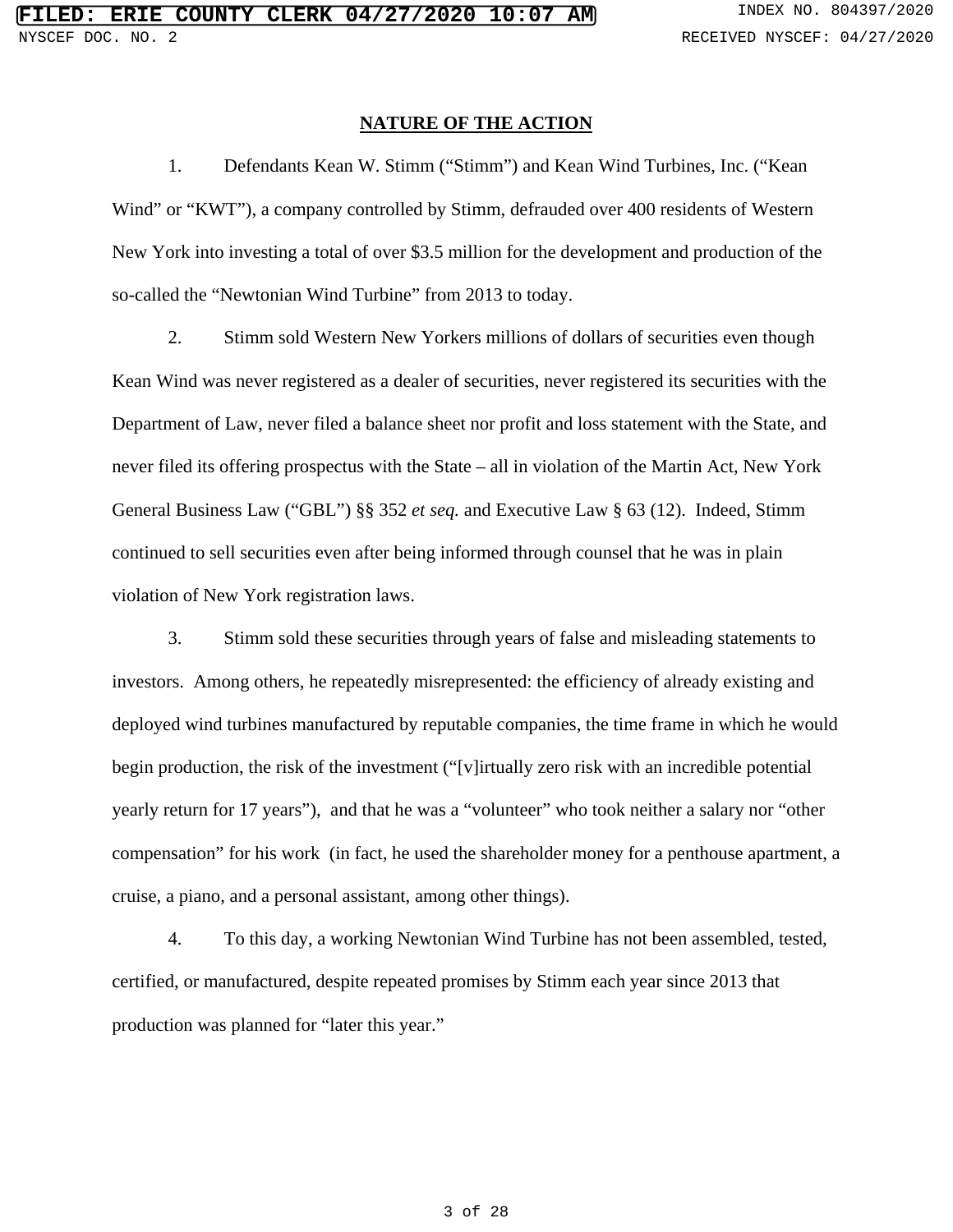5. Indeed, notwithstanding the disaster emergency that Governor Cuomo declared on March 7, 2020, as a result of the spread of the coronavirus disease 2019 ("COVID-19"), Defendants have continued to offer and sell securities in violation of the Martin Act. In fact, this month Stimm asked investors for more money that would allow him to "continue marketing promotions to persons and politicians in the energy business," during the emergency shut-down.

6. On March 31, 2020, Stimm sent a letter to his shareholders stating that "we will use this shut down period to continue marketing promotions." Stimm urged current shareholders to help identify new prospective shareholders. When those new prospects are found, said Stimm, "I will give them a personal presentation at the office with a six foot separation with just one other person present." Stimm also invoked patriotism during this time of crisis: "Our nation cannot recover without abundant low cost energy . . . . Energy from wind . . . is free."

7. In the same letter, Stimm also outlined a "plan for bringing in the needed cash." This plan consisted of finding "potential new shareholders who would buy the shares of current shareholders. We have seven shareholders who have asked us to bail them out and most appear to be genuine hardship cases." New investors would buy out old investors and will have to buy an additional \$4,000 of "royalty certificates," which Stimm describes as "preferred shares." Bringing in new investors to cash out old investors is the hallmark of a Ponzi scheme. Stimm claims that successfully cashing out these current investors will "carry us until the virus has hopefully abated."

8. Stimm further claimed to have conducted an online Zoom presentation to a "very large potential investor," who could potentially purchase up to \$250,000 of "royalty certificates." He further claimed that he has "others coming up."

2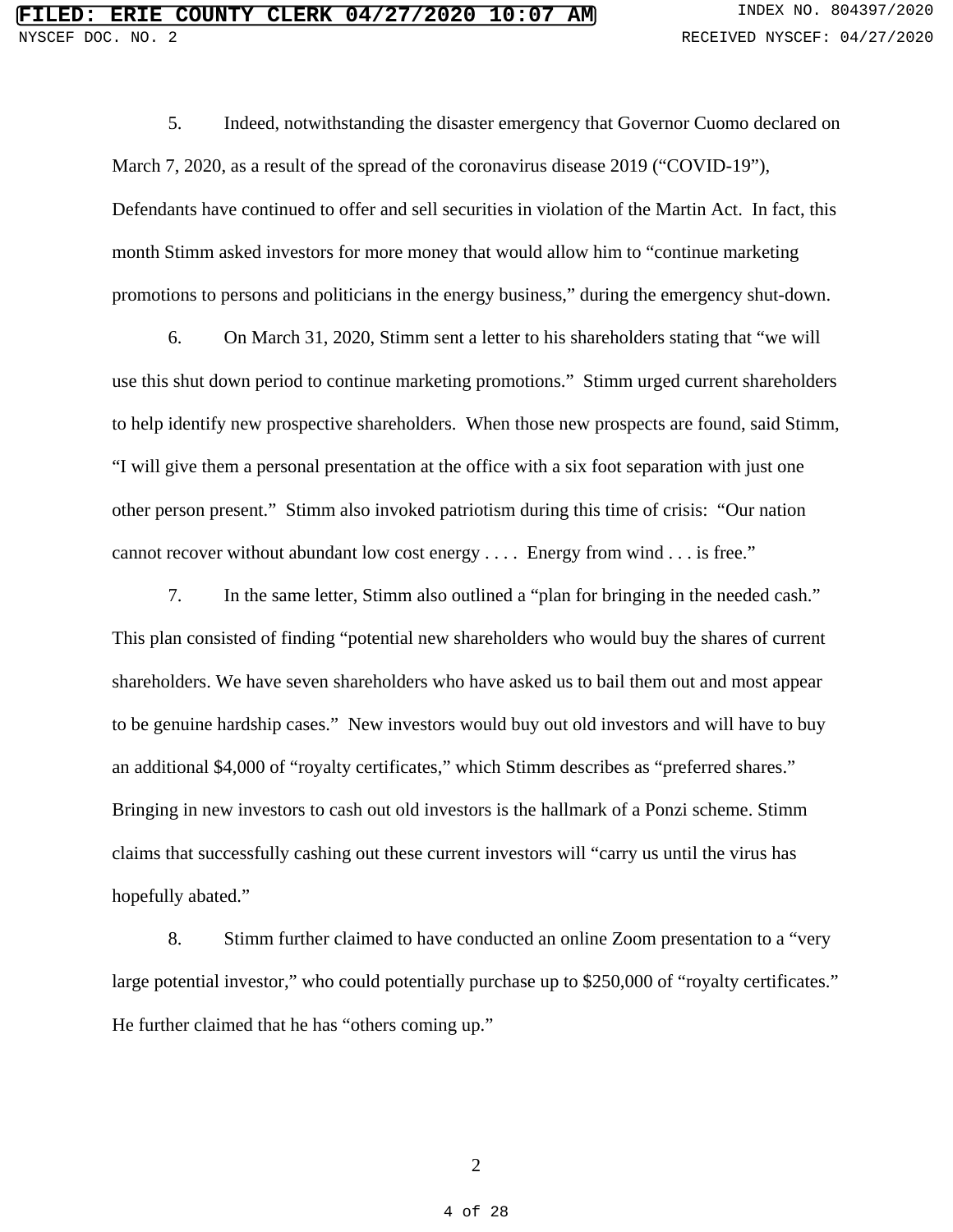9. And just last week, on April 22, 2020, Stimm sent a letter to investors telling them that "we need your enthusiasm and your continued investment in Certificates for Future Royalties." Stimm extended his offer to sell certificates in a "Two for One" special, telling investors to "[s]end us a check, we will do the paper work and return the documents to you. What you invest now has the potential to become a very remarkable investment."

10. Stimm's persistent and ongoing violation of New York's securities laws warrants an immediate injunction.

#### **PARTIES**

11. Plaintiff Letitia James is the Attorney General of the State of New York.The State of New York has an interest in upholding the laws of the State, and the New York State Office of the Attorney General (the "OAG") is charged with enforcing those laws. The Martin Act protects New Yorkers from fraudulent investment-related conduct. The Martin Act empowers the OAG to commence a civil action seeking legal and equitable relief for the use of fraudulent practices in the issuance, exchange, purchase, sale, promotion, negotiation, advertisement, investment advice, or distribution of securities in or from New York State. New York Executive Law § 63(12) empowers the Attorney General to seek restitution, damages, injunctive relief and costs when any person or business entity has engaged in repeated fraudulent or illegal acts or has otherwise demonstrated persistent fraud or illegality in the carrying on, conducting or transacting business. The OAG brings this action on behalf of the People of the State of New York pursuant to, among other authorities, the Martin Act and Executive Law § 63(12).

12. Defendant Kean Wind is a "C" Corporation, incorporated in New York State in March 2011. Kean Wind is located in Williamsville, New York.

3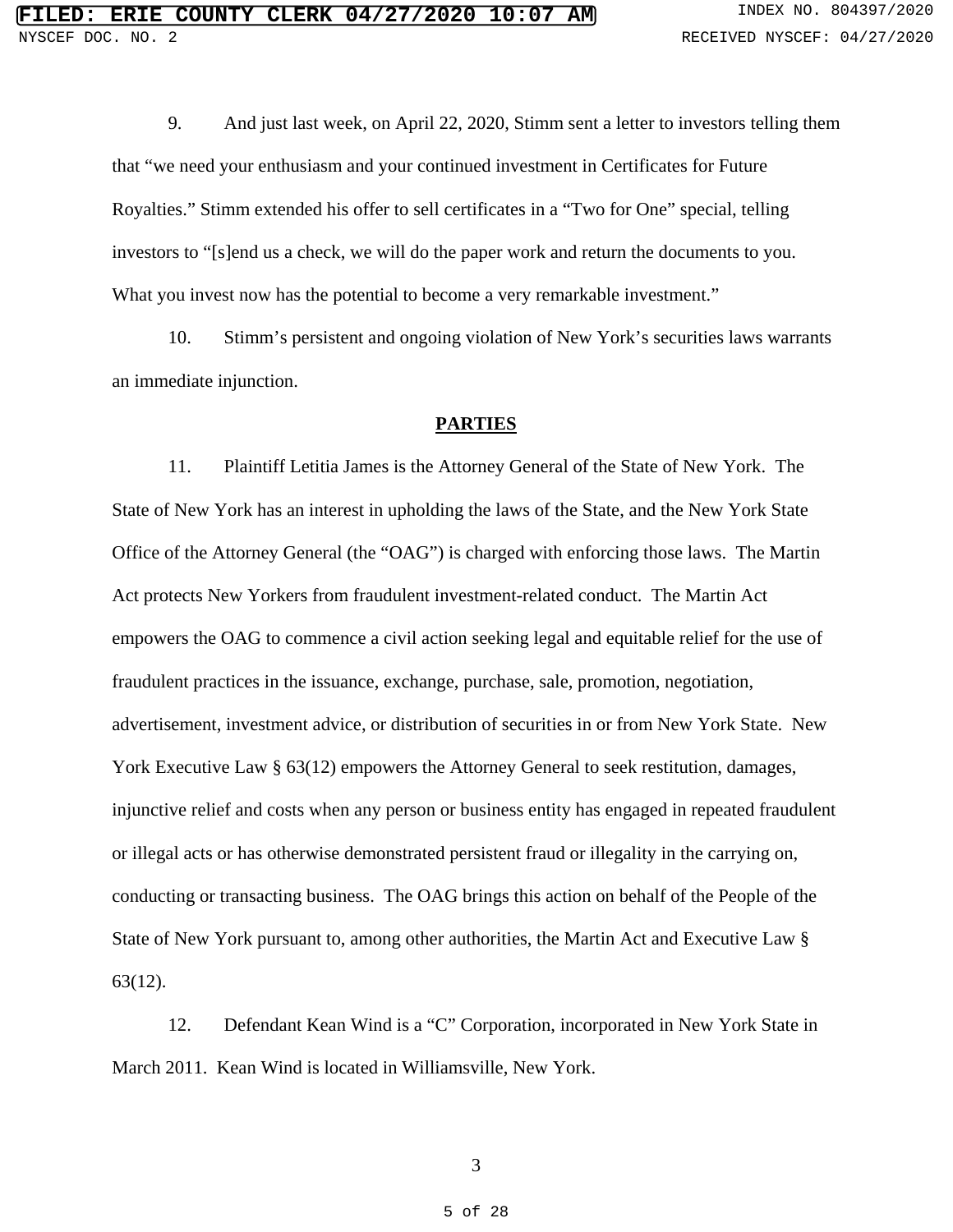13. Defendant Stimm is the founder of Kean Wind, and from its inception through January 31, 2020, was its Chief Executive Officer and its sole director. Upon information and belief, Kean Wind has never had a formal board of directors but at one time had an "Advisory Board," which advised Stimm, but could not overrule him.

14. Stimm has full and exclusive control over Kean Wind and maintains voting control of the company. Stimm operated and managed Kean Wind out of his apartment and his office, both of which are also located in Williamsville, New York.

#### **JURISDICTION**

15. The Court has jurisdiction over the subject matter of this action, personal jurisdiction over the Defendants, and authority to grant the relief requested pursuant to the Martin Act and Executive Law § 63(12).

16. The Attorney General is authorized to bring this action and to assert the causes of action set forth below pursuant to the Martin Act and Executive Law § 63(12).

17. Substantially all of Stimm's misconduct and misrepresentations took place within or from the State of New York.

18. All of Stimm's solicitations, offers, and sales of Kean Wind's shares, certificates of future royalties, and promissory notes, took place within or from New York State.

19. Pursuant to C.P.L.R. § 503 venue is proper in Erie County because Defendants reside in this county.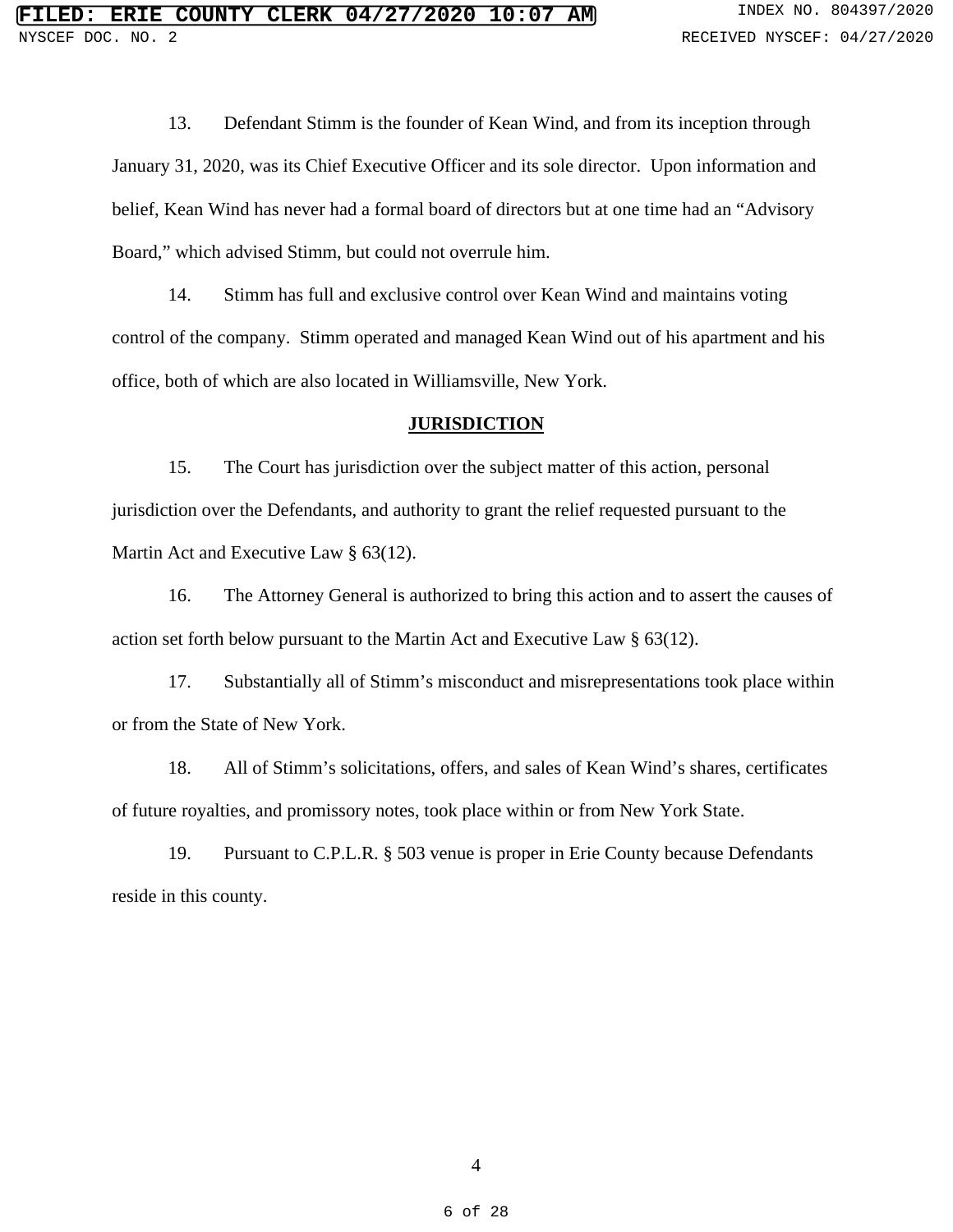## **FACTUAL ALLEGATIONS**

## **I. AFTER TEN YEARS IN DEVELOPMENT, A WORKING NEWTONIAN WIND TURBINE HAS NOT BEEN PRODUCED**

20. In or around 2009, Stimm invented the Newtonian Wind Turbine. Stimm claims

that his "revolutionary" invention will supplant traditional three-blade wind turbines. Kean

Wind's website purports to describe the invention's advantages:

The Newtonian Wind Turbine is an engineering breakthrough that will dramatically increase the amount of energy we extract from the wind. These turbines convert over 40% of the energy in the wind to useful electrical power, as compared to 1/2 of 1% from typical windmills. Further, they utilize double the energy available in the wind speed spectrum. Effectively, the Newtonian Wind Turbine converts over 100 times more of the available wind energy than conventional windmills. $<sup>1</sup>$ </sup>

21. On November 29, 2010, Stimm conducted a test of the engineering prototype for

"proof of principle" of a one-meter turbine at Calspan Corporation's small wind tunnel.

22. Stimm patented his invention, and in or around 2013 began work on the three-

meter turbine, which he intended to market to retail consumers, small businesses, and farmers.

In 2016, after years of drafting and redesigning, a three-meter turbine prototype was finally built.

23. However, by the time the three-meter turbine was built, Stimm decided that it was

already "obsolete" because it provided an inadequate return on investment. As a result, the three-meter prototype was tested only minimally at a shareholder's property. Despite Stimm's claim to investors that this prototype "worked as expected," upon information and belief, this prototype exhibited serious flaws.

 $1 \frac{\text{https://www.keanwindturbines.com/about}}{\text{https://www.keanwindturbines.com/about}}$  (last accessed on 4/26/2020).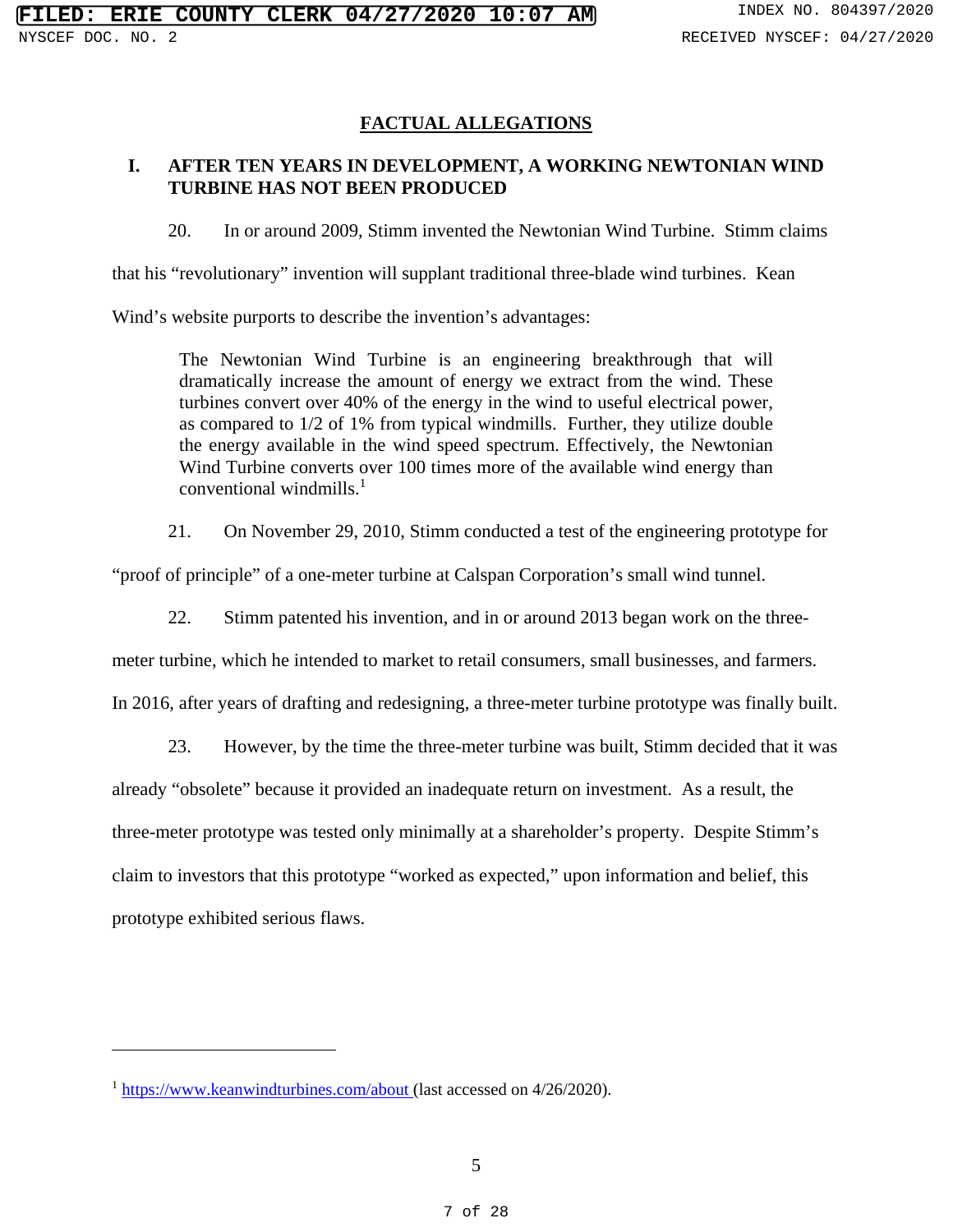24. The flaws were never remediated because Stimm abandoned the three-meter turbine in favor of the four-meter turbine, which he intended to sell directly to utility companies.<sup>2</sup> To date, over ten years since its invention, a working Newtonian Wind Turbine has not been assembled, tested, certified, or manufactured.

## **II. DEFENDANTS VIOLATED NEW YORK STATE REGISTRATION LAWS AND OFFERED AND SOLD UNREGISTERED SECURITIES TO INVESTORS**

25. Stimm and Kean Wind have sold unregistered securities to the public in violation of New York registration requirements since at least 2013. By 2020, Kean Wind had approximately 435 investors, all from Western New York, from whom Stimm raised over \$3.5 million.

26. The Martin Act, GBL § 359-e *et seq.,* specifies the registration requirements for selling securities and acting as a dealer of securities in New York. GBL § 359-e, titled *Definition. Registration requirements*, requires that Kean Wind register as a "dealer" and file a "state notice" and "further state notice" with the department of state before engaging in sales of securities within New York State. Kean Wind failed to satisfy any of the requirements of § 359 e during the seven years it was engaged in sales of securities to New Yorkers.

27. Furthermore, Kean Wind's securities were subject to the securities registration requirements of GBL § 359-ff, titled *Registration of Intra-State Offerings*, because they were offered and sold exclusively to New York State residents. According to Kean Wind's website, all shareholders of Kean Wind "are required to have had residence within the eight Western counties of New York at the time they acquired stock." Kean Wind also required that "[s]tock

 $2$  Stimm's current business plan to sell the four-meter utility grade turbines directly to utilities is untenable in New York, because utilities in New York State are not permitted by law to own small wind turbines. Stimm is aware that utility companies in New York would be unable to purchase his turbines without special permission from the state or amendments to the existing law.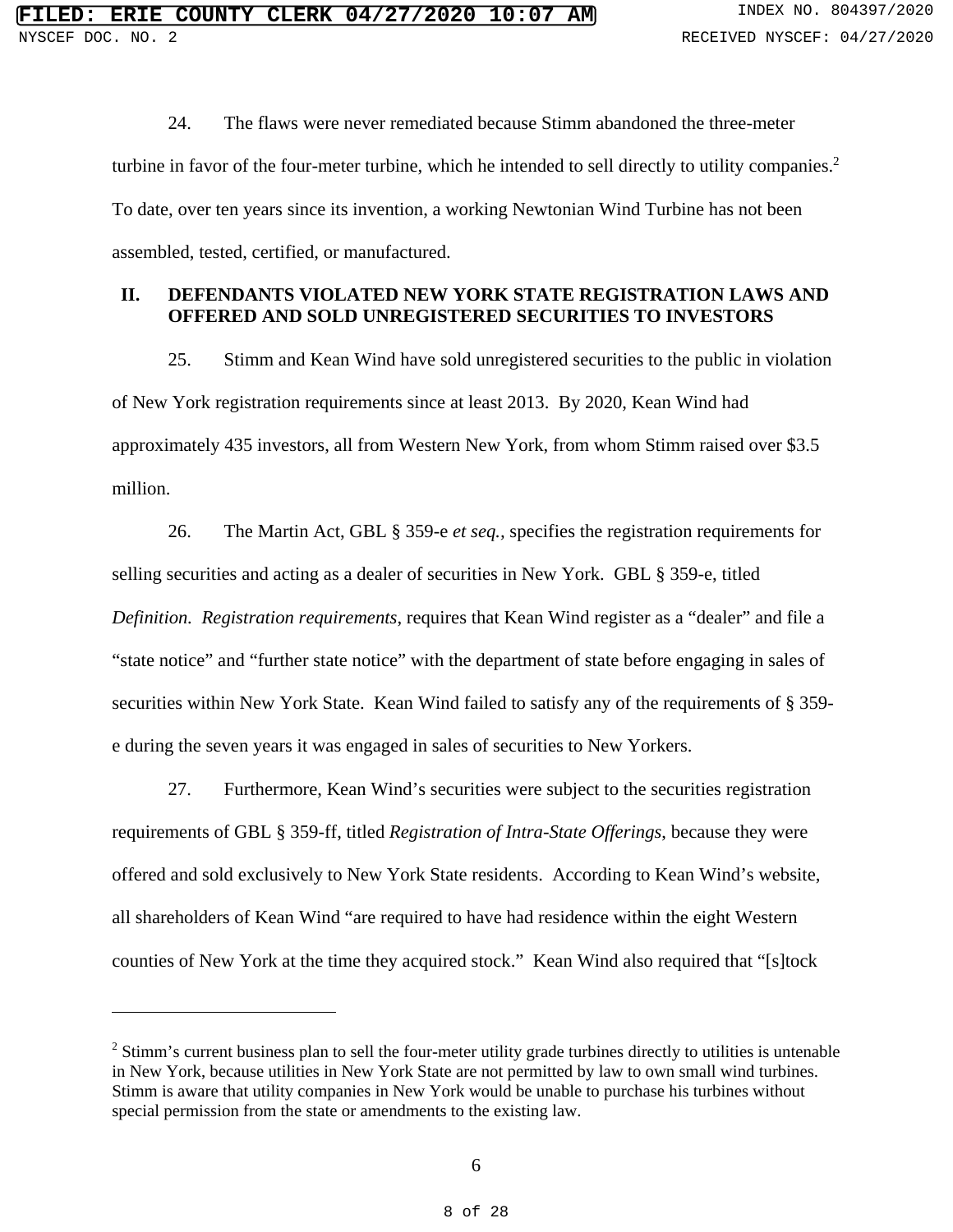cannot be sold without the approval of the corporation to limit investors from outside Western New York." Similarly, according to the Private Placement Memorandum, "[t]he offering is restricted to residents of the State of New York and, specifically, within the 8 counties of Western NY...Transfer of stock is restricted and may not be transferred to any person or entity not a resident of the State of New York."

28. Having offered and sold securities in Kean Wind exclusively within the State of New York, Defendants must comply with the securities registration requirements of GBL § 359 ff, which makes it "unlawful for any person, directly or indirectly, to offer or sell any security which is part of an issue offered and sold only to persons resident within this state unless an offering prospectus which makes full and final disclosure of all material facts if first filed by the issuer of such security with the department of law."

29. Another requirement of GBL § 359-ff (1) is the filing with the OAG of the balance sheet and profit and loss statement of the company "prepared in accordance with generally accepted accounting principles." Stimm failed to file either document with the OAG and failed to provide Kean Wind's investors with an updated offering prospectus or financial statements prepared in accordance with generally accepted accounting principles.

30. Kean Wind and Stimm violated the Martin Act by failing to register Kean Wind and its securities offerings in accordance with GBL §§ 359- e and 359-ff.

31. In the summer of 2019, the OAG communicated to Stimm via his counsel that Stimm was in violation of New York securities registration laws. Stimm continued to sell unregistered securities, this time in the form of certificates of future royalties.

32. Kean Wind offered and sold "certificates of future royalties" for \$1,000 each via a Royalty Assignment Agreement. This agreement explains that certificates "pay a fixed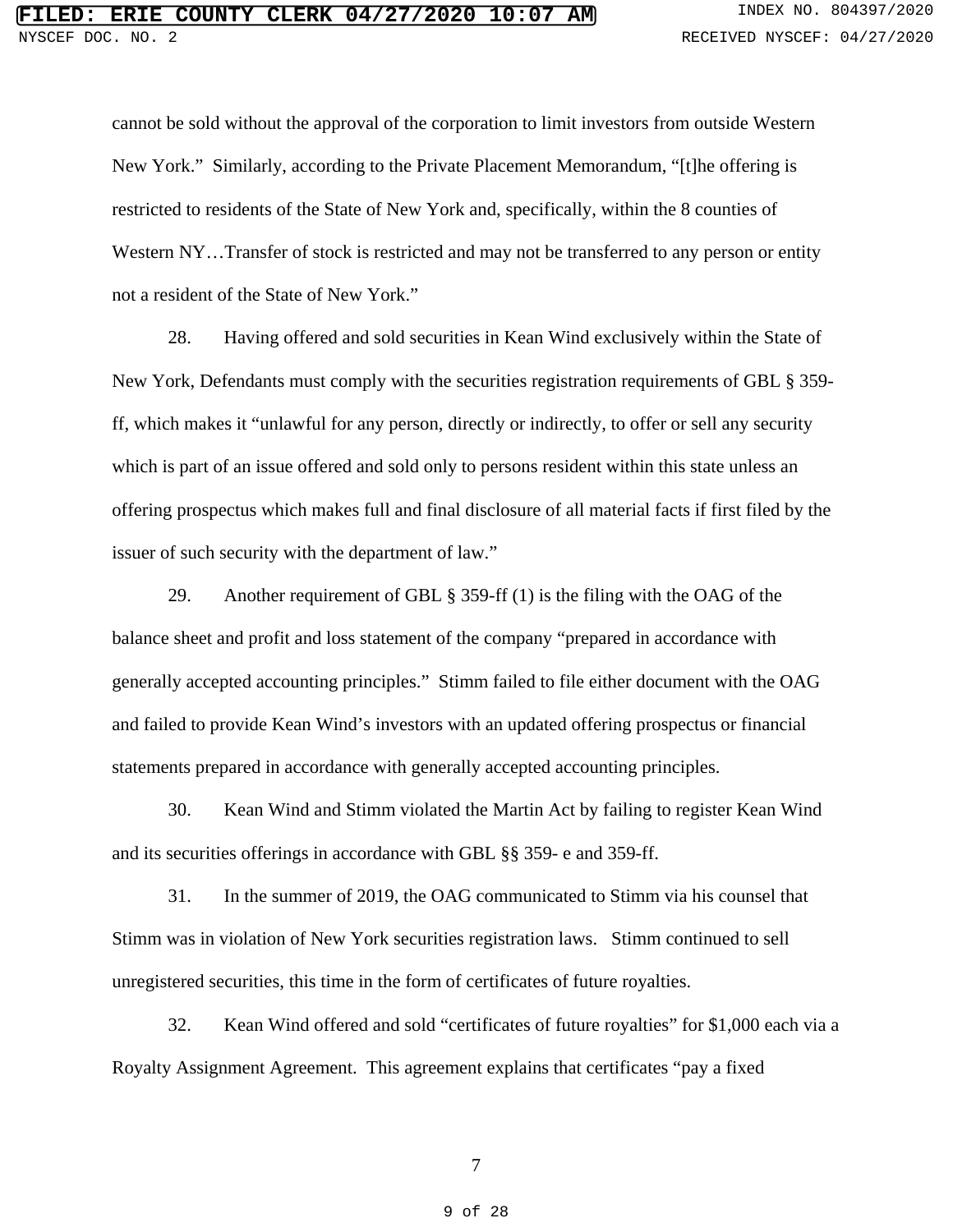percentage of royalties as received by the Corporation less any applicable taxes, payable

monthly." The payment structure is explained in the following way:

The fixed percentage of future royalties is .01 of 1% which is .0001 of the royalties received for each Certificate. For example, if the royalties from one typical Licensee producing 4 turbines a day, 1,000 per year, were \$10,000,000, the shareholder would receive \$1,000 times the number of his certificates… The shareholder also receives similar royalties from all other licensees as a total accumulated royalty payment.

33. In the fall of 2019, Stimm devised yet another way of getting new shareholders to

invest in Kean Wind without registering with the OAG:

A prospective future shareholder can loan me money personally. I give them a promissory note for the amount and a personal promise that they will get the certificates when it is legally possible in exchange for cancelling the note. We used this same technique when we first started six years ago.

34. Stimm has admitted that ten individuals purchased Kean Wind certificates in this

way by loaning Stimm \$68,000, which he "endorsed over to Kean Wind Turbines, Inc. as a

temporary loan."

35. Certificates of future royalties, as well as promissory notes, constitute securities

under the Martin Act.

36. In a letter to shareholders dated February 25, 2020, Stimm admitted that Kean

Wind was never registered as a "dealer," nor were Kean Wind's securities registered with the

State of New York in violation of GBL §§ 359-e and 359-ff. Stimm also admitted failing to file

Kean Wind's offering prospectus and "P&L statements" with the OAG.

37. Yet, in the same letter, Defendants declared their intention of continuing to violate the law:

we have a new idea ... It is to sell the stock of any shareholder who needs cash. To make this work, an outsider would buy the current shareholders investment and then pay an equal amount to the corporation for certificates. We have four prospects and it should help.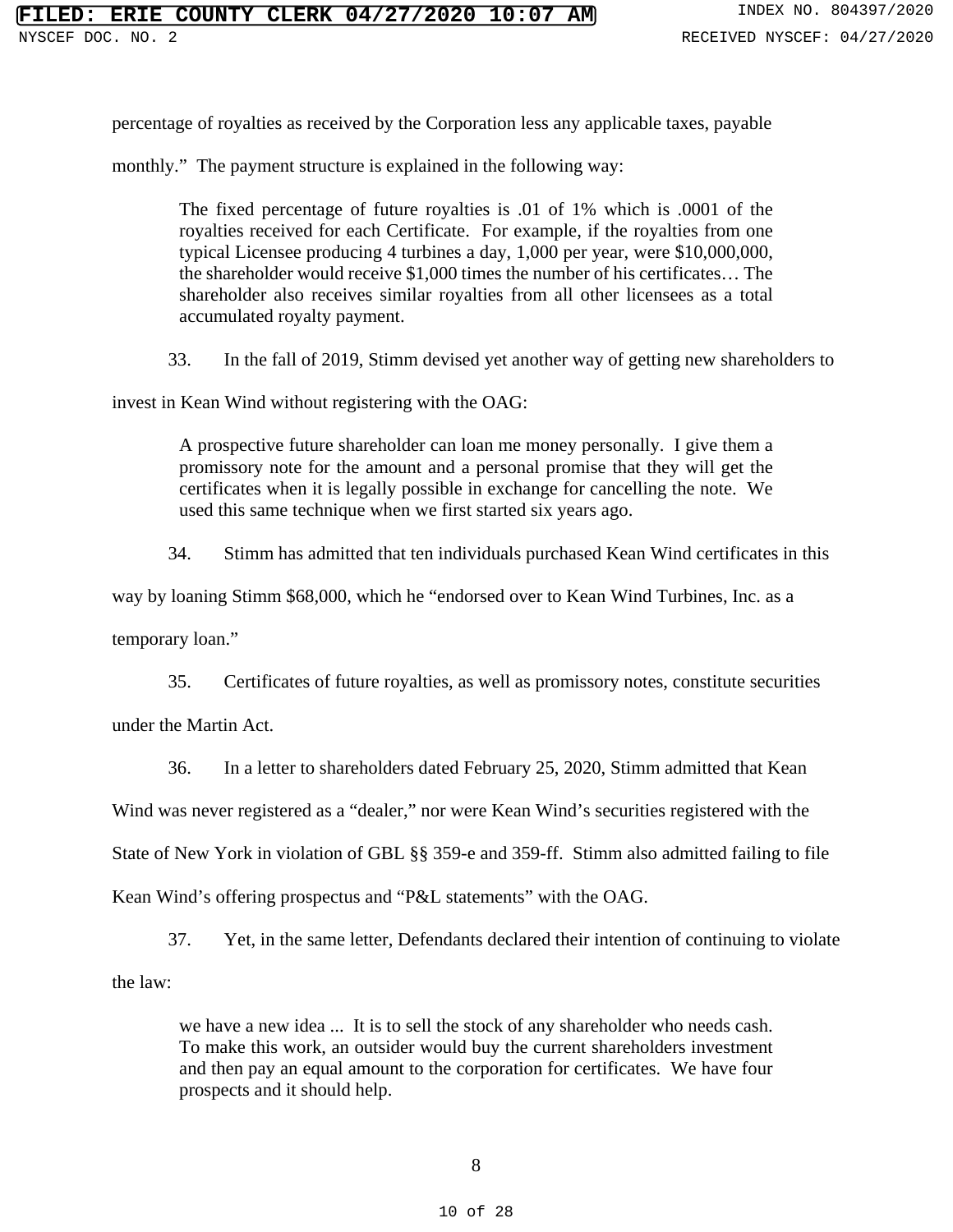38. Stimm reiterated this intent in his letter to shareholders on March 31, 2020, stating that "potential new shareholders … would buy the shares of current shareholders. We have seven shareholders who have asked us to bail them out and most appear to be genuine hardship cases." New investors would buy out old investors and be forced to buy an additional \$4,000 of "royalty certificates," which Stimm describes as "preferred shares." Stimm urged current shareholders to help identify new prospective shareholders. When those new prospects are found, said Stimm, "I will give them a personal presentation at the office with a six foot separation with just one other person present."

39. In his April 22, 2020 letter to investors, Stimm stated that "If we sell the stock for you, we can make some revenue, but of course, you can always sell your own stock to a local investor."

40. Kean Wind's and Stimm's offer and sales of unregistered securities in New York violate the Martin Act. Such repeated sales also constitute persistent fraud and illegality under Executive Law § 63(12). Stimm and Kean Wind must be enjoined from continuing to violate New York registration laws by selling unregistered securities.

## **III. STIMM MADE NUMEROUS MATERIAL MISSTATEMENTS AND OMISSIONS TO KEAN WIND'S SHAREHOLDERS**

41. Since 2013, Stimm repeatedly misrepresented to investors the timing and progress of the turbine development, the value of the patent, and the use of proceeds, among other misstatements. Stimm's misrepresentations were made during his private meetings with potential investors, in a periodic letter to shareholders called "*The Newtonian*," in other shareholder letters and publications, and in the press. Defendants also made material misrepresentations in the Confidential Private Placement Memorandum dated November 2015 which was distributed to all new shareholders through 2019. All shareholders executing the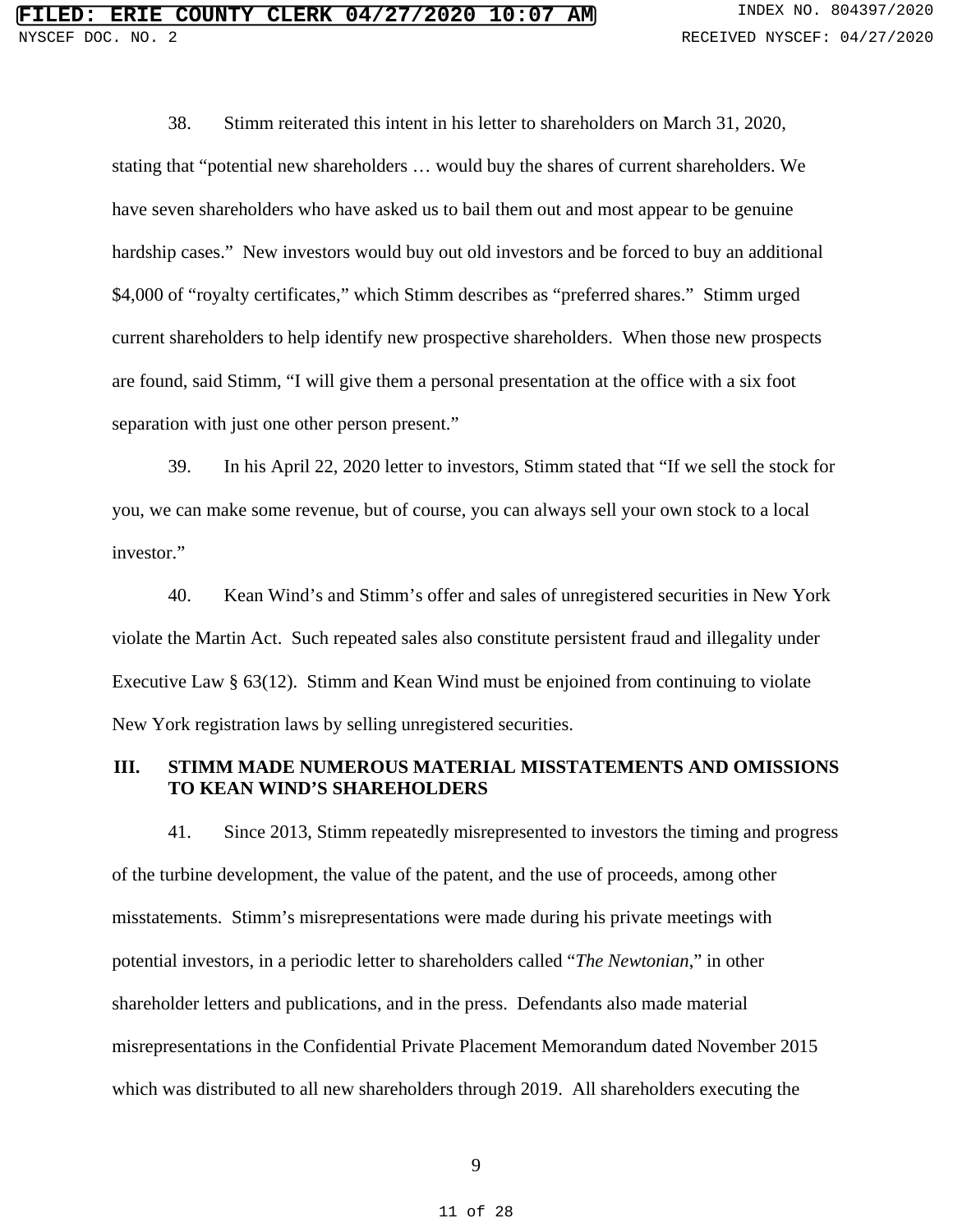Stock Purchase Agreement were required to acknowledge receipt and review of the Private Placement Memorandum.

## **A. Stimm made material misstatements about the efficiency of the Newtonian Wind Turbine as compared to the existing three-blade turbines**

42. Stimm repeatedly and falsely stated that his Newtonian Wind Turbine is the most efficient wind turbine in existence and is fifty to one hundred times more efficient than the currently operating three-blade turbines, such as those manufactured by General Electric, Siemens, Vestas Wind Systems, and other large manufacturers. Stimm repeatedly misrepresented the efficiency of existing wind turbines, contending that they had a far lower efficiency rating than they actually have. He similarly misrepresented the efficiency of his own invention, for which the actual data does not even exist.

43. Specifically, throughout the years, Stimm has falsely claimed that the efficiency of the conventional three-blade turbine is 1% while the efficiency of his Newtonian Wind Turbine is 50%. For example, in his brochure titled *The Revolutionary Kean Newtonian Wind Turbine*, he calls his invention "A Major Engineering Breakthrough 50x More Efficient Than A Three-Blade Windmill."

44. In a publication to shareholders dated February 21, 2018, titled *How Does the Newtonian Wind Turbine convert over 100 times more of the wind's energy to useful power?* Stimm claimed: "Thus 1% vs. 50% means the Newtonian is 50 times more efficient. The ability to double usage of the wind energy wind speed spectrum equates to 100 times greater overall efficiency."

45. As to the efficiency of conventional, existing, three-blade turbines, the New York State Energy and Research Development Authority ("NYSERDA") and the U.S. Department of Energy rate their efficiency at 40% or greater -- not 1% as Stimm falsely tells investors -- but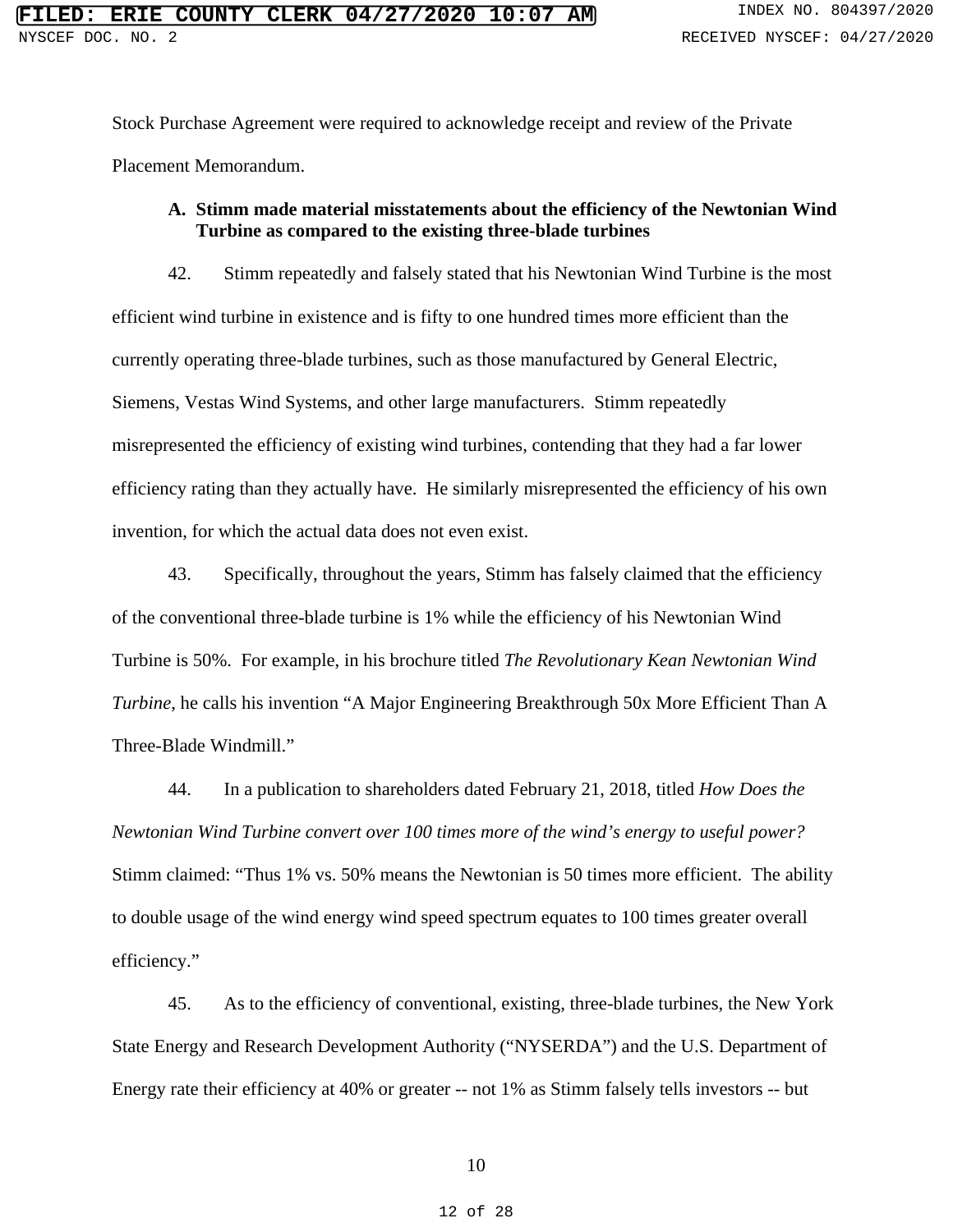Stimm chose not to disclose that to the shareholders when he was advertising that his yet unbuilt turbine was fifty to one hundred times more efficient. That means that *theoretical* efficiency of Stimm's four-meter turbine (not yet completed, let alone tested), derived from a test of a small 1 meter model, is comparable to the existing three-blade turbines, not 50 or 100 times greater, as Stimm claims.

46. Stimm's misstatements about the comparative efficiency of his Newtonian Wind Turbine were material to Kean Wind shareholders, many of whom lack engineering sophistication to do independent research on this issue.

## **B. Stimm made material misstatements about the timing of the production of the Newtonian Wind Turbine**

47. Stimm made material misstatements about the timing of production for the Newtonian Wind Turbine on Kean Wind's website over six years. From 2013 through August of 2018, the website stated "[p]roduction planned for later this year." Production has still not taken place. Given the necessary time to begin a sophisticated manufacturing process, Stimm knew that production was not mere months away at any time of the many times that he represented that it was. Indeed, Stimm has recently stated that "production drawings … can take years." This renders his prior statements that production was to take place "later this year" false and misleading. Additional fraudulent representations about timing are contained in Appendix I.

48. The Private Placement Memorandum from 2015 also contains material misstatements and omissions about the timing of the turbine development. It states that Kean Wind is in "the final Developmental Stage," however, this "final Development Stage" has lasted for over four years.

49. Similarly, the Private Placement Memorandum states that "the final assembly and testing are being worked on simultaneously with an end date of about six months" and "[f]inal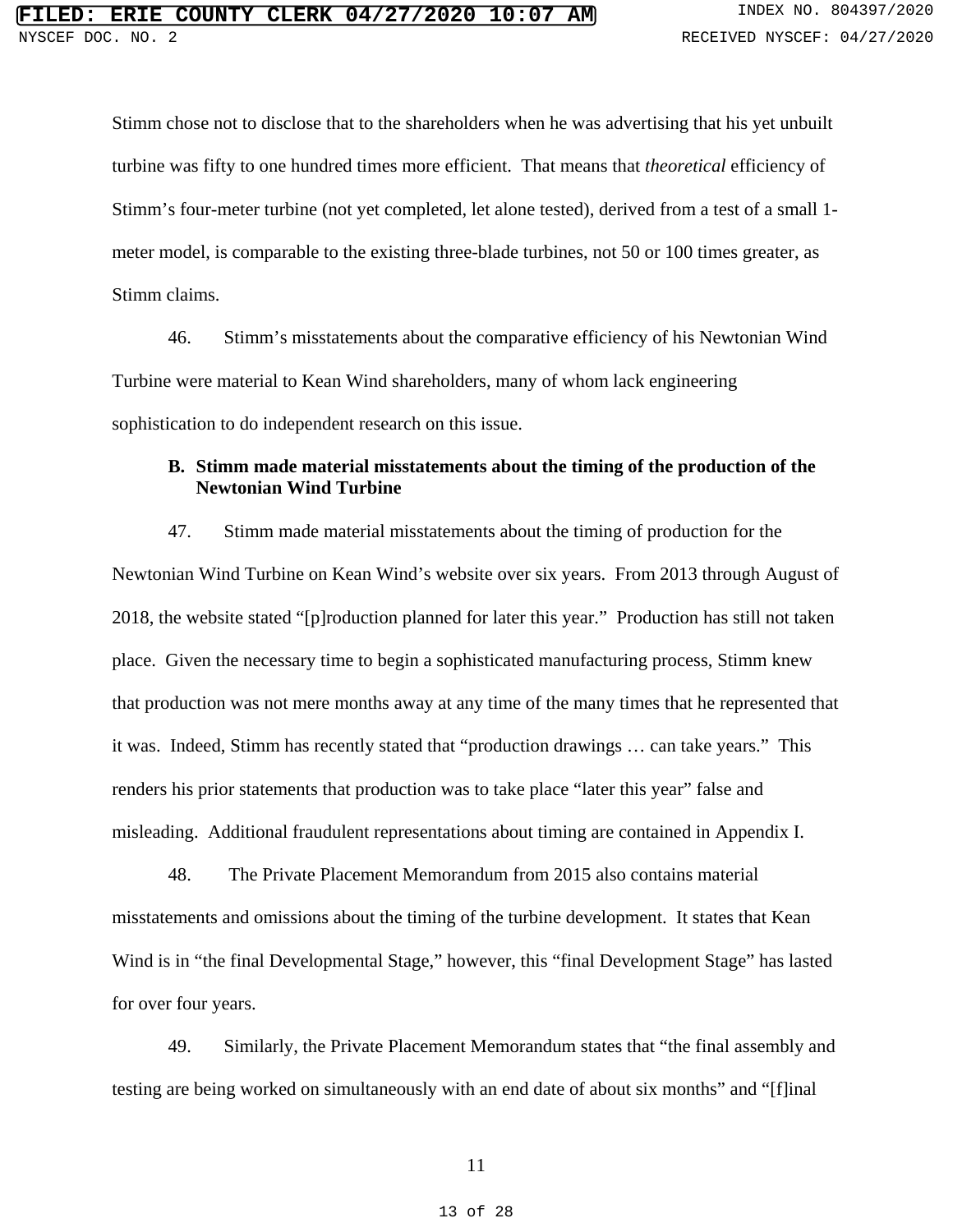testing outdoors is being arranged for the winter of 2015-2016." These statements are also materially misleading as nothing has been produced or tested to date.

50. Misstatements about the timeline of the turbine's production were material because they indicated that shareholders would be able to reap their profits in short order.

#### **C. Stimm misrepresented the level of risk of investing in Kean Wind**

51. Stimm falsely claimed in a letter to shareholders dated 2017, titled *An* 

*Extraordinary Investment Consideration*, that investment in Kean Wind carried "[v]irtually zero risk with incredible potential yearly return for 17 years" despite failing to manufacture or sell a single working turbine.

52. Similarly, in an October 2019 letter to shareholders soliciting funds, Stimm stated: "We doubt that you can find any other investment that even comes close for low risk and high return."

53. In his April 22, 2020 letter, Stimm wrote that "For us, in contrast with the stock market, there is no gambling casino betting on stock price, since ours is always constant and cannot be manipulated."

54. When questioned about his claim that an investment with Kean Wind was "virtually zero risk" during his Martin Act testimony, Stimm refused to answer the question, purportedly on the grounds of attorney client privilege, even though that privilege was inapplicable. An unprivileged refusal to provide answers is an independent violation of the Martin Act. *See* GBL § 352(4).

55. Four days after refusing to answer the OAG's question, Stimm nevertheless repeated his fraudulent claim that an investment in Kean Wind is "virtually zero risk." In a letter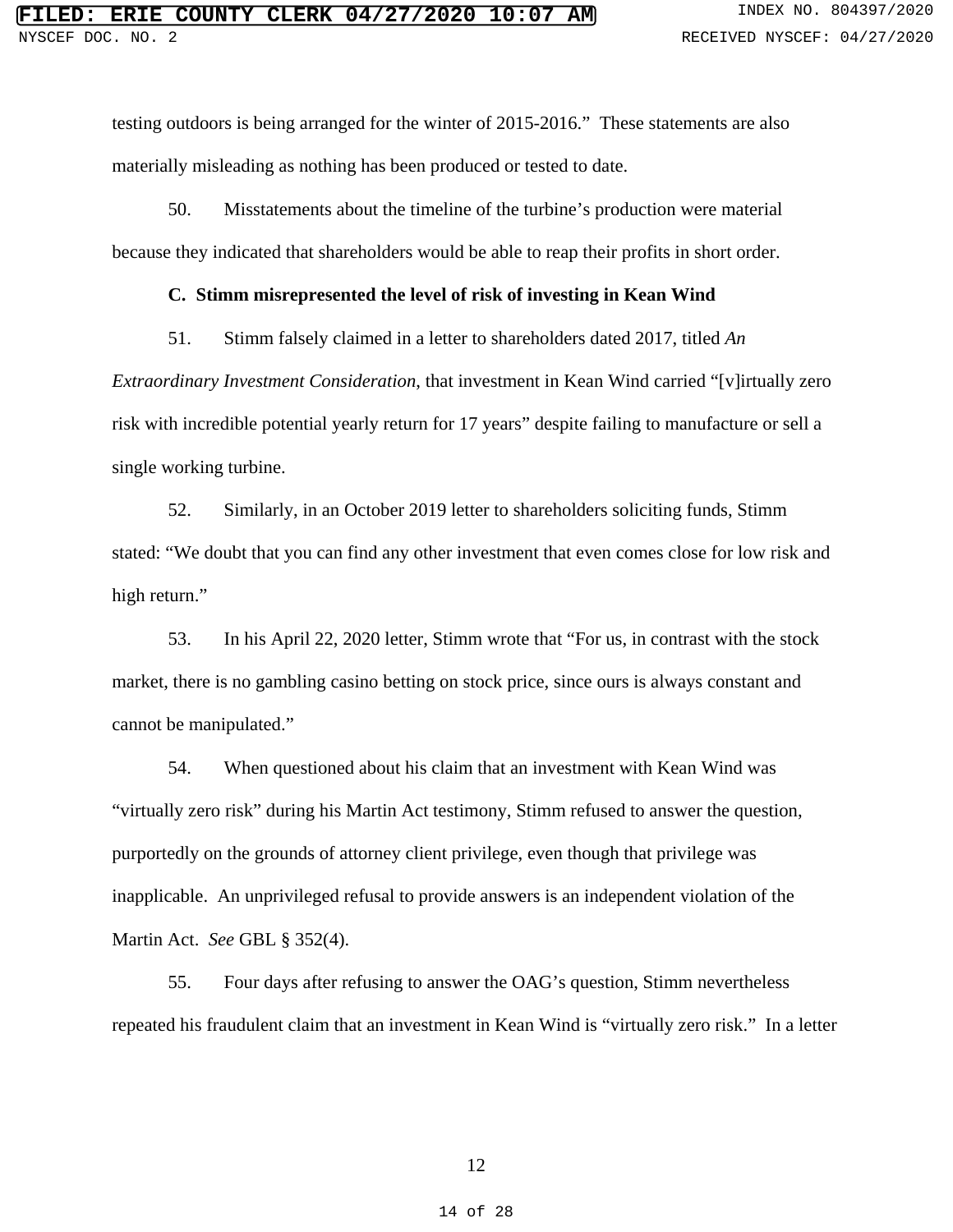to shareholders dated December 16, 2019, Stimm declared that certificates of future royalties are "truly a major investment opportunity with little risk due to the significant patent value."

56. Not only is the statement that shareholders face "virtual zero risk" false and misleading, but it also flatly contradicts provisions of the Private Placement Memorandum which state in the very first paragraph that "[t]he shares (securities) offered hereby involve a high degree of risk (see risk factors)."

57. Stimm, however, quickly dismissed the language of the Private Placement Memorandum, admitting that all new shareholders were told that "the PPM was not up to date," and that the Private Placement Memorandum was "for new shareholders written by our attorneys and has no connection or relationship to Newsletters." In his February 25, 2020 letter to shareholders, he again reiterated that "[f]or existing shareholders, it is true that it has provided, unassailably, virtual zero risk."

58. Stimm's false statements about lack of risk in the investment were material to investors.

## **D. Stimm made material misrepresentations about the successful testing and sale of the three-meter prototype**

59. Stimm made false statements to investors about the first sale of a turbine in 2016. Specifically, in March of 2016, Kean Wind tested a pre-production prototype turbine in Ashford, New York, at a site provided by one of its shareholders. This shareholder paid \$500 for the turbine, which remained on his property but was taken down a few months after the test. In a letter to shareholders dated March 30, 2016, Stimm falsely described this event as "the sale and installation of our first turbine in Ashford, NY." Similarly, in a letter to shareholders on March 28, 2016, Stimm again falsely labeled the test as the first "sale" of his turbine: "The actual sale of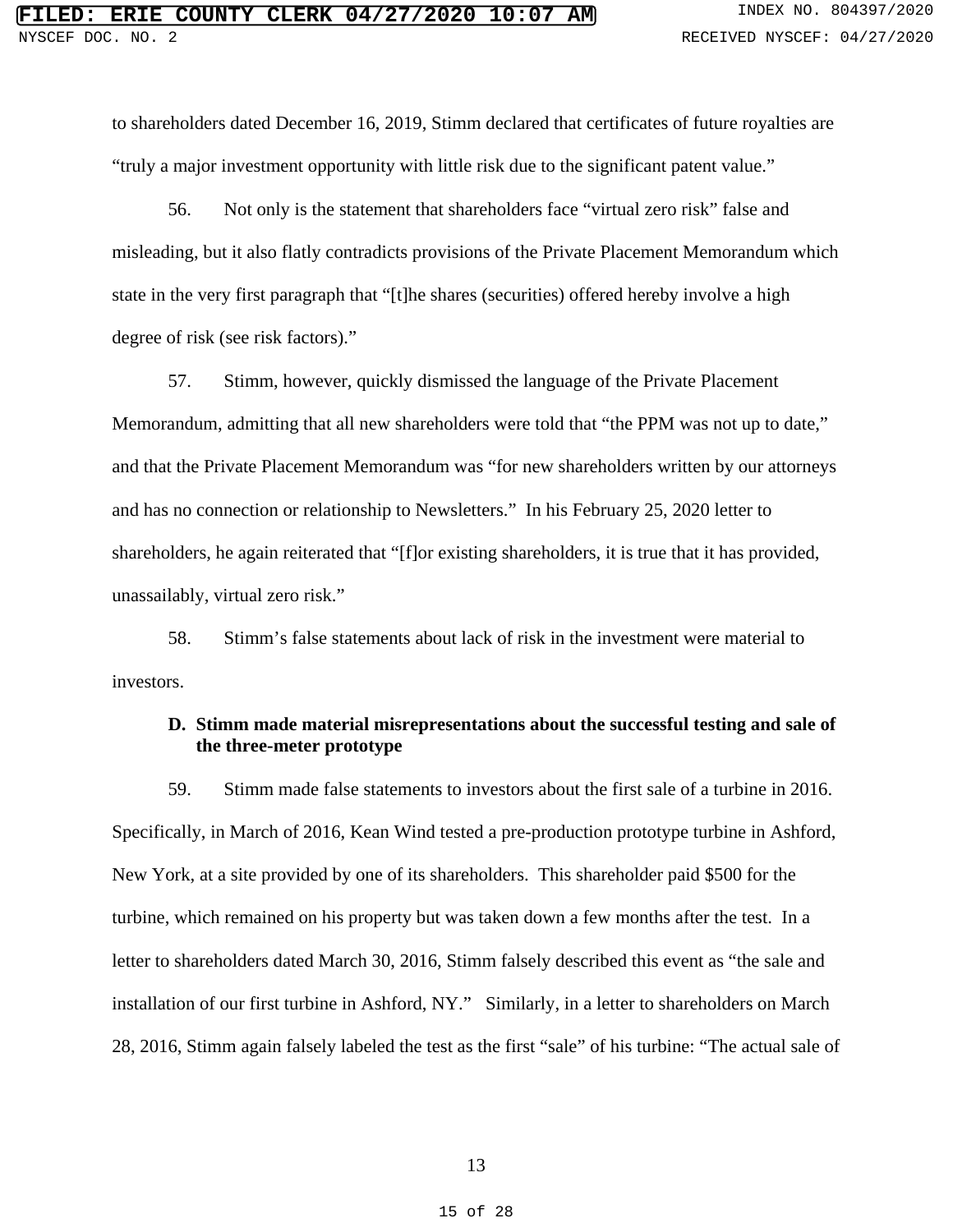our first turbine was completed last week and is now installed by a customer in the Springville, NY area."

60. Stimm has since admitted that describing this transaction as a "sale" was misleading. On February 25, 2020, he wrote: "This criticism is essentially justified. A shareholder offered to buy it as a gesture of helping by putting it in storage and we accepted it."

61. Stimm similarly made false statements about the success of the tests and the imminence of production. For example, in March 2016, he falsely stated to investors that "[w]e expect to start limited production in late June 2016." In a *The Newtonian* letter to shareholders dated September 1, 2016, he stated that the turbine "met all of the tests just as anticipated." On another occasion, on November 19, 2019, Stimm stated to shareholders that "Our 3 meter turbine was completed and tested outdoors and passed all of the tests."

62. In truth, upon information and belief, the turbine was tested for a very short time period, did not begin to produce power until the wind reached higher speeds than projected, failed to automatically turn into the wind as it was expected to do, and had to be physically turned into the wind with ropes.

63. In addition, the start date for a limited production in June 2016, just three months after the test, was false. At the time of the test, Stimm had already determined that this model prototype was "obsolete." The year before, Stimm had decided that the prototype tested was not economically viable and moved on to designing a new version. Since the new model was only in the design stage at the time of testing, Stimm knew or should have known that "limited production in June 2016," just three months later, was impossible.

64. Stimm's misstatements about the successful tests and the first sale of the threemeter turbine were material to the shareholders who, after years of waiting for return on their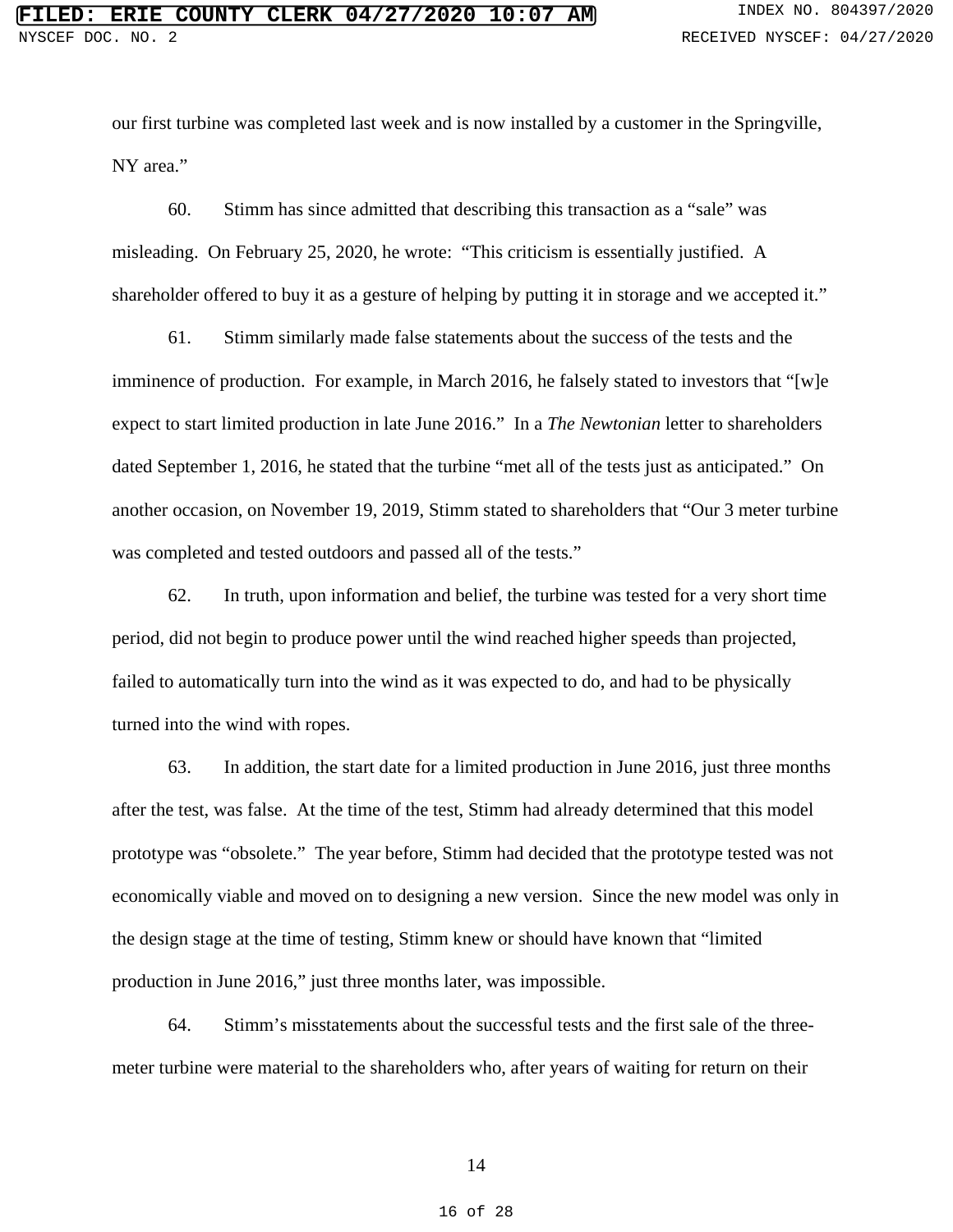investment, were eager to see a working product and a prospect of the turbine's commercial

viability.

## **E. Stimm misled shareholders about the reasons for NYSERDA's rejection of Stimm's grant application**

65. In 2017 Stimm applied for a grant from NYSERDA, was rejected, and lied to

shareholders about the reasons for the rejection.

66. Shareholders, faced with constant solicitations for more funds, repeatedly

encouraged Stimm to apply for grants to finance the development of the turbine. In 2017, he

applied for such grant from NYSERDA. NYSERDA rejected Stimm's application, writing that:

The technology underlying the "Newtonian Wind Turbine" is not described, however its claimed efficiency of 50% does not significantly exceed measured efficiencies of existing turbines … The utility mentioned in the proposal has not signed on as a project team member, and there is no indication offered that it would support the project or its objectives. The project plan is not described, and the six-month schedule seems unrealistic.

67. Stimm made false statements to shareholders about NYSERDA's reasons, stating

at an October 17, 2018 shareholder meeting that NYSERDA "said, effectively, no consideration until after certification." Stimm's claims that NYSERDA denied him a grant because the turbine was not certified were false. In fact, "certification" does not even appear in NYSERDA's rejection email. Stimm's misrepresentation and omissions of the reasons for NYSERDA's rejection of his grant application are material because NYSERDA's rationale directly contradicted false representations Stimm had been making to investors for years.

## **F. Stimm made material misstatements about Kean Wind's net worth and grossly inflated the value of its patent**

68. Stimm made material misstatements about the value and the assets of Kean Wind.

In *The Newtonian*, dated September 1, 2016, Stimm stated: "After five years, the corporate net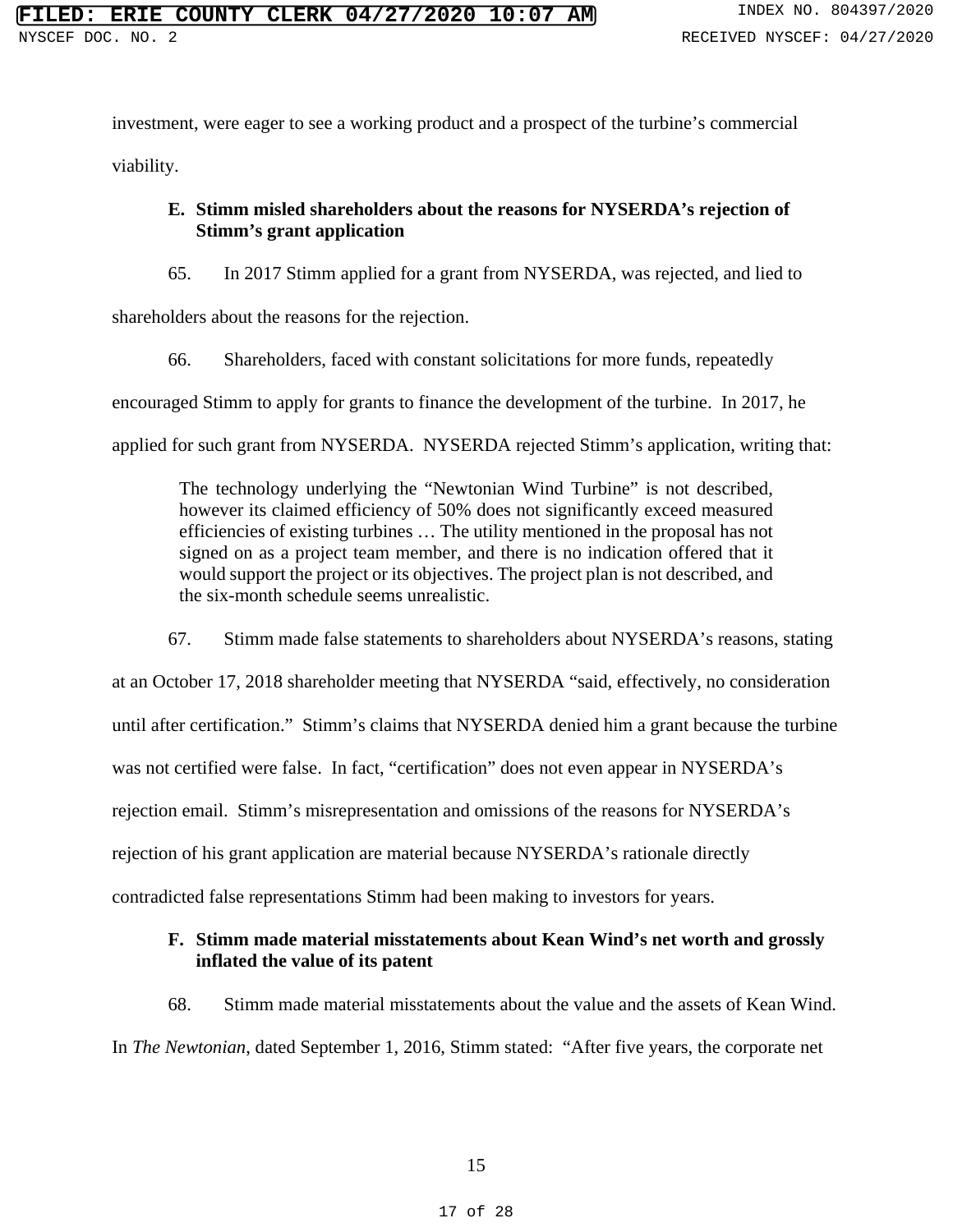worth, which includes the very valuable engineering drawings, plus a half interest in the patent upon Kean's demise, is greater than the total investment of all shareholders."

69. In his May 15, 2019 *Newtonian*, Stimm stated that "[o]ur net worth (on paper) has gone up every year and is now over one million dollars. We use Double Entry G.A.A.P. rules exclusively." In truth, Stimm manipulated the format of Kean Wind's financial statements to inflate its net worth on paper. For example, in financial statements presented to shareholders in 2015, "Technology investment," classified as an asset, is calculated including half of administrative salaries, rents, insurance, utilities and 100% of engineer salaries and "Total Net Worth" at March 31, 2015 was \$831,933 (the same as total assets). According to Stimm, "[a] financial statement required for the IRS is totally useless for us while developing our product. The very special statement we use to study our costs was developed by Kean, 30 years ago."

70. Stimm also made numerous material misstatements about the value of the patents for the Newtonian Wind Turbine.

- In the April 1, 2018 *Newtonian*, Stimm stated: "Our patent attorneys told us a patent filed in 52 countries could be worth \$8.6 million. They added the patent would be worth ten times that amount after certification."
- According to notes of minutes of shareholder meeting on October 17, 2018, Stimm stated: "We have net worth, patent is worth \$8.6 million, spent 260,000 on patent. Patent is worth \$100,000,000…Patent Attorney says amount what is worth. (*sic*)"
- During the shareholder meeting on November 19, 2019, Stimm stated that the patent is valued at \$7,500,000. This, Stimm alleges is "easily proved by the patent attorney's own written statement. The value was based on the population of each of the 52 countries where we filed our patent."

71. Upon information and belief, the statements about the value of the patent are false

and misleading. Stimm failed to produce any evidence of his attorneys' valuation of the patents.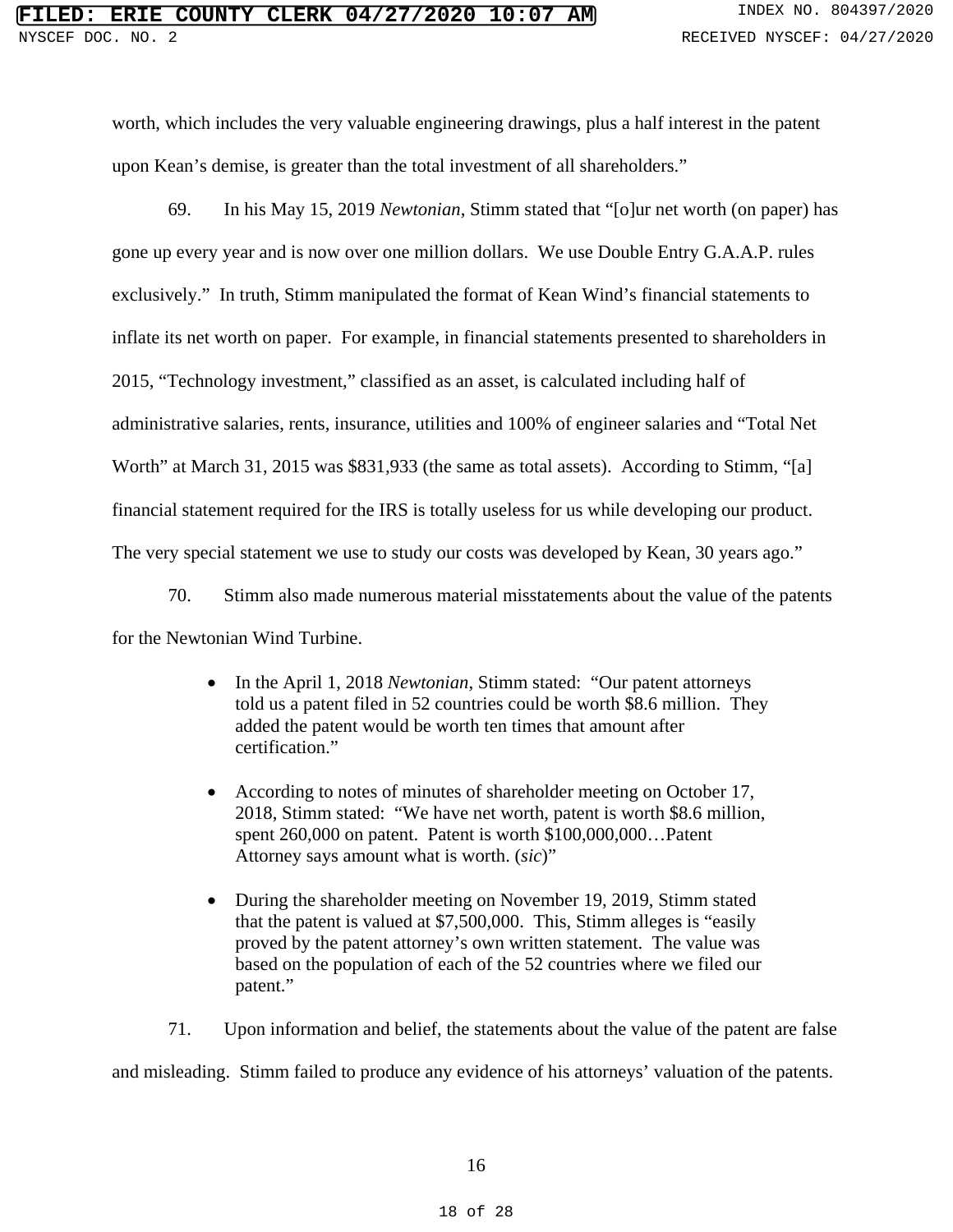Meanwhile, on the Balance Sheet Standard for December 31, 2018, Kean Wind valued the patent at approximately \$280,000, which included engineer salaries and patent and other expenses.

72. Stimm's statements about the inflated value of the company and the patent were materially misleading because shareholders wanted to know that risk of their investment in Kean Wind was at least in part mitigated by the value of the company assets.

#### **IV. STIMM TREATED KEAN WIND AS HIS PERSONAL PIGGY BANK**

73. In an issue of *The Newtonian*, dated May 20, 2019, Stimm stated: "When a shareholder purchases a corporate asset in the form of a "Certificate," *every penny of cash received* goes to complete this project." (emphasis in the original). Stimm also repeatedly told the shareholders that he was a "volunteer" and that he did not receive a salary or "other compensation" from the company. In fact, Stimm used shareholder funds to pay for his personal expenses – including a penthouse apartment, a cruise, and the purchase of a piano. Stimm now admits to taking \$48,000 annually from the company's accounts to cover his rent, personal aide, meals, medical and entertainment expenses.

74. Stimm has repeatedly stated at shareholder meetings and in his communications with shareholders that he does not receive a salary and that he volunteers his time to work on the wind turbine. A section in the Private Placement Memorandum titled "Arrangements with Officers and Directors and Key Personnel" states that "[t]here is no compensation at present until the Corporation produces a profit."

75. For example, during the October 17, 2018, meeting shareholders asked whether Kean Wind paid for Stimm's rent, doctors' visits, and personal homecare aid. Stimm falsely stated that "no personal expenses of Kean are paid by KWT." On November 14, 2018, two months after that shareholder meeting, Stimm (presumably in his capacity as the sole director of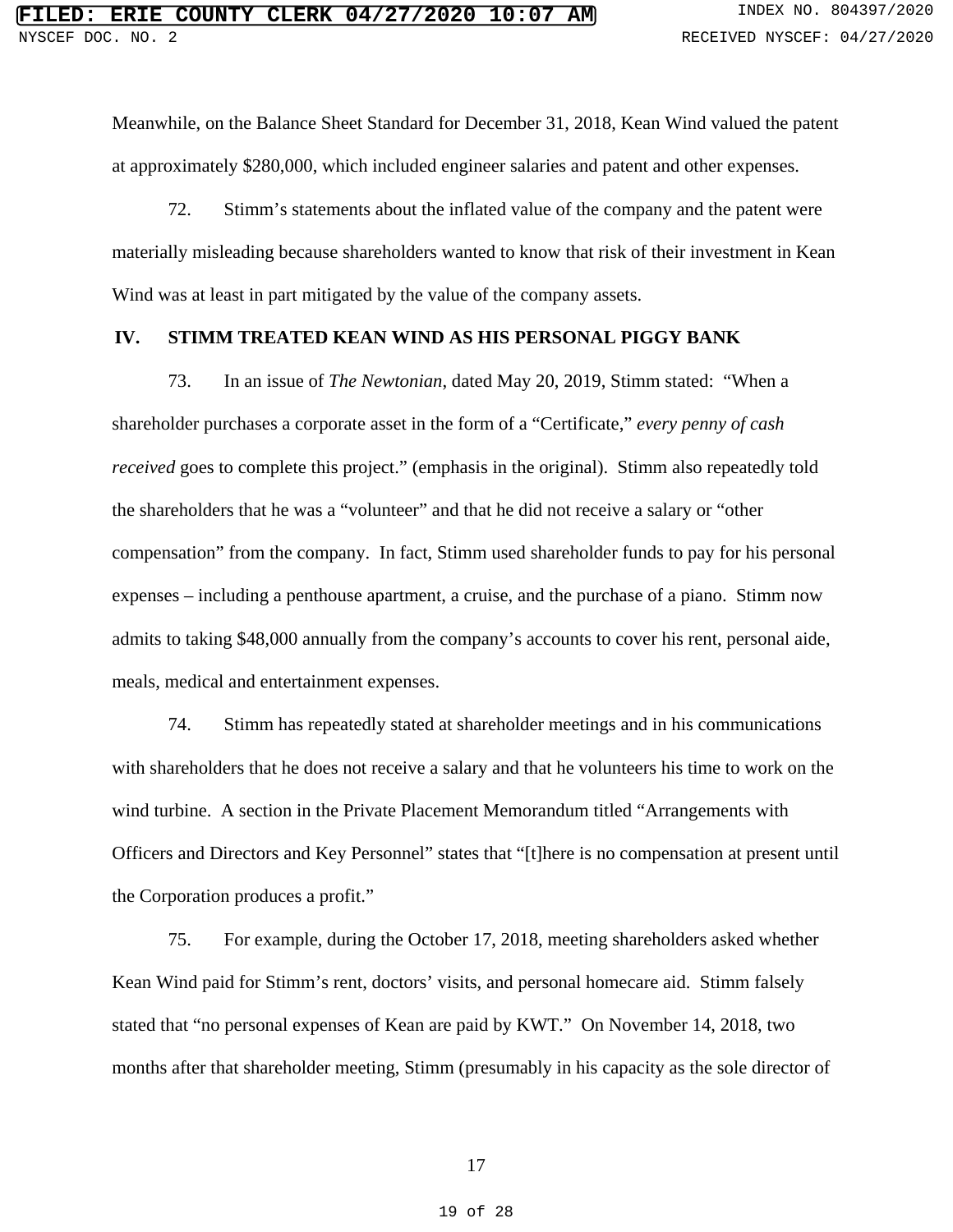Kean Wind) executed a "Replacement Agreement" with himself, which stated that a misplaced

#### original agreement

postulated that Kean would forego any salary in return for KWT providing an auxiliary office for Kean that would permit Kean to do critical creative work at all hours and particularly evenings and weekends... It was further stipulated that this auxiliary office would be a suitable living facility…It was anticipated that there would be special meetings at this location involving KWT staff and special visitors…Since the original agreement, Kean has suffered a serious balance problem about October 2015 that requires a special assistant. The special assistant provides all meals, does the basic shopping and runs required errands…the corporation has agreed to provide the services of a special assistant but… does not include Kean's personal expenses for food…

76. According to Stimm, the original agreement was stolen by a former employee in

2012. Stimm was unable to explain why this "Replacement Agreement" was not drafted until

after he was questioned by shareholders in October 2018 about Kean Wind paying for his

personal expenses. Stimm admitted that this agreement was never disclosed to the shareholders.

77. Despite Stimm's repeated assertions over the years that he takes care of his own

expenses, Kean Wind paid for Stimm's "personal aide," who cooked him meals and did his shopping, since at least November 2015 and has paid for his apartment (which Defendants' own documents refer to as "the penthouse") since at least 2013. The chart below illustrates some of Stimm's personal expenses paid for by Kean Wind in 2013- mid - 2019:

| Medical Expenses (medical co-pays, dental expenses, etc.) $3$ | \$10,476  |
|---------------------------------------------------------------|-----------|
| <b>Car Expenses</b>                                           | \$10,813  |
| Norwegian Cruise Line                                         | \$2,134   |
| Piano                                                         | \$1,943   |
| Penthouse rent                                                | \$126,780 |
| Personal aide                                                 | \$82,754  |
| Miscellaneous personal expenses                               | \$7,514   |
| <b>Approximate total</b>                                      | \$242,414 |

<sup>&</sup>lt;sup>3</sup> No payments for medical insurance for Stimm or any employees of Kean Wind are included in this calculation.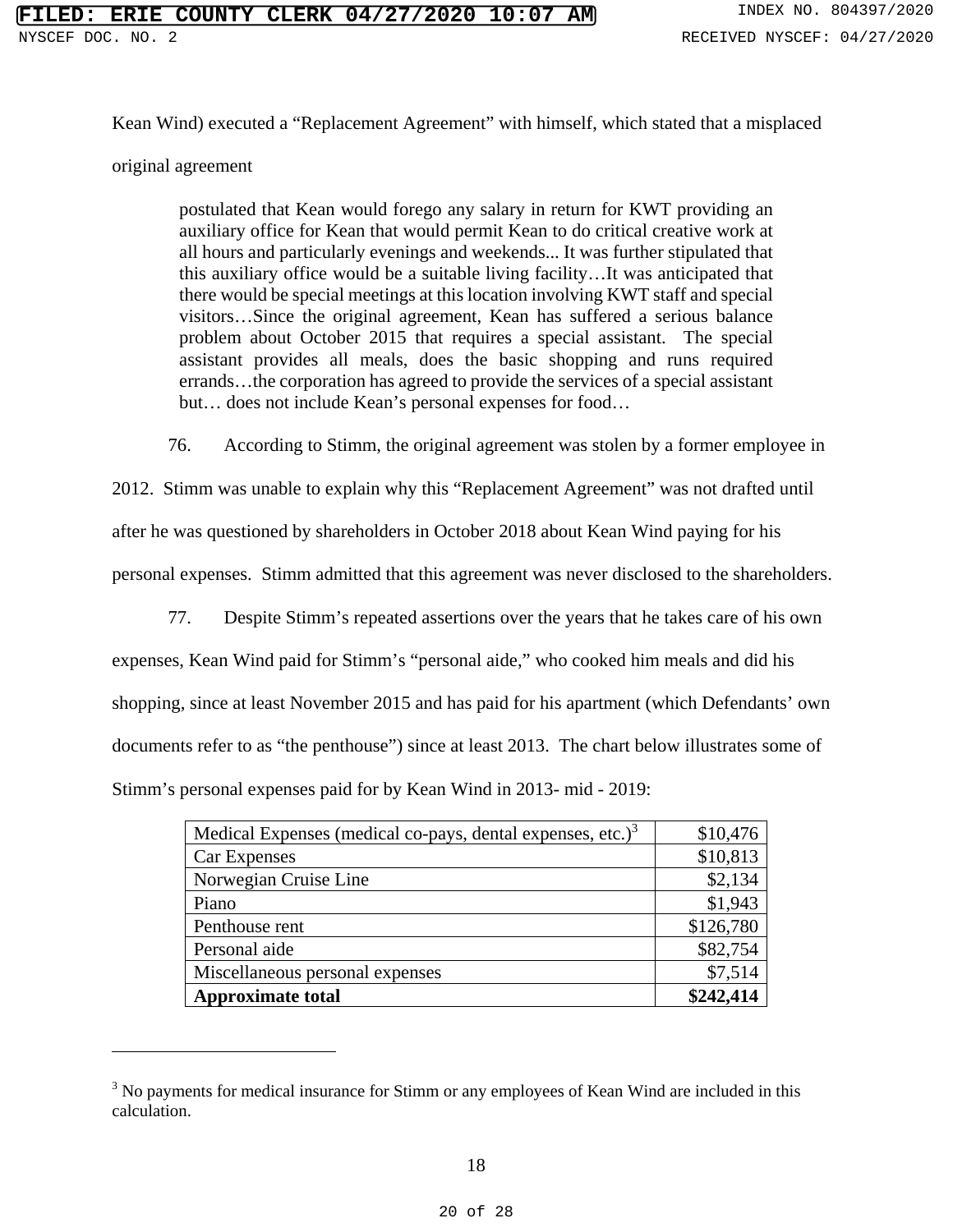78. In a letter to shareholders dated February 25, 2020, Stimm, during the Attorney General's investigation into his fraud, finally admitted that Kean Wind paid his personal expenses for years and that "the annual cost averages about \$48,000 per year and is considered a deductible business expense for the company." He also admitted that he purchased a piano an a cruise with Kean Wind funds.

79. In <sup>a</sup> letter to the OAG (through counsel), on January 20, 2020, Defendants promised not to use Kean Wind's funds for Stimm's personal expenses. However, to this day, Stimm continues to use the shareholder funds as his personal piggy bank. Since February 1, 2020, Stimm spent at least \$6,515 of Kean Wind's funds on rent, personal aide and medical expenses.

80. Stimm's repeated false statements that he was a "volunteer" and that he did not receive a salary or "other compensation" -- when in fact he took over a quarter of a mill dollars over six years -- were material. He made these statements to gain the trust of prospective investors, to demonstrate that all the funds raised went to the development of the turbine, and to convince investors to invest more of their money.

#### CAUSES OF ACTION

#### I. FIRST CAUSE OF ACTION

### Scheme to Defraud and other Fraudulent Practices

(Martin Act Securities Fraud - General Business Law §§ <sup>352</sup> et seq.)

81. The Attorney General repeats and re-alleges the paragraphs above as if fully stated herein.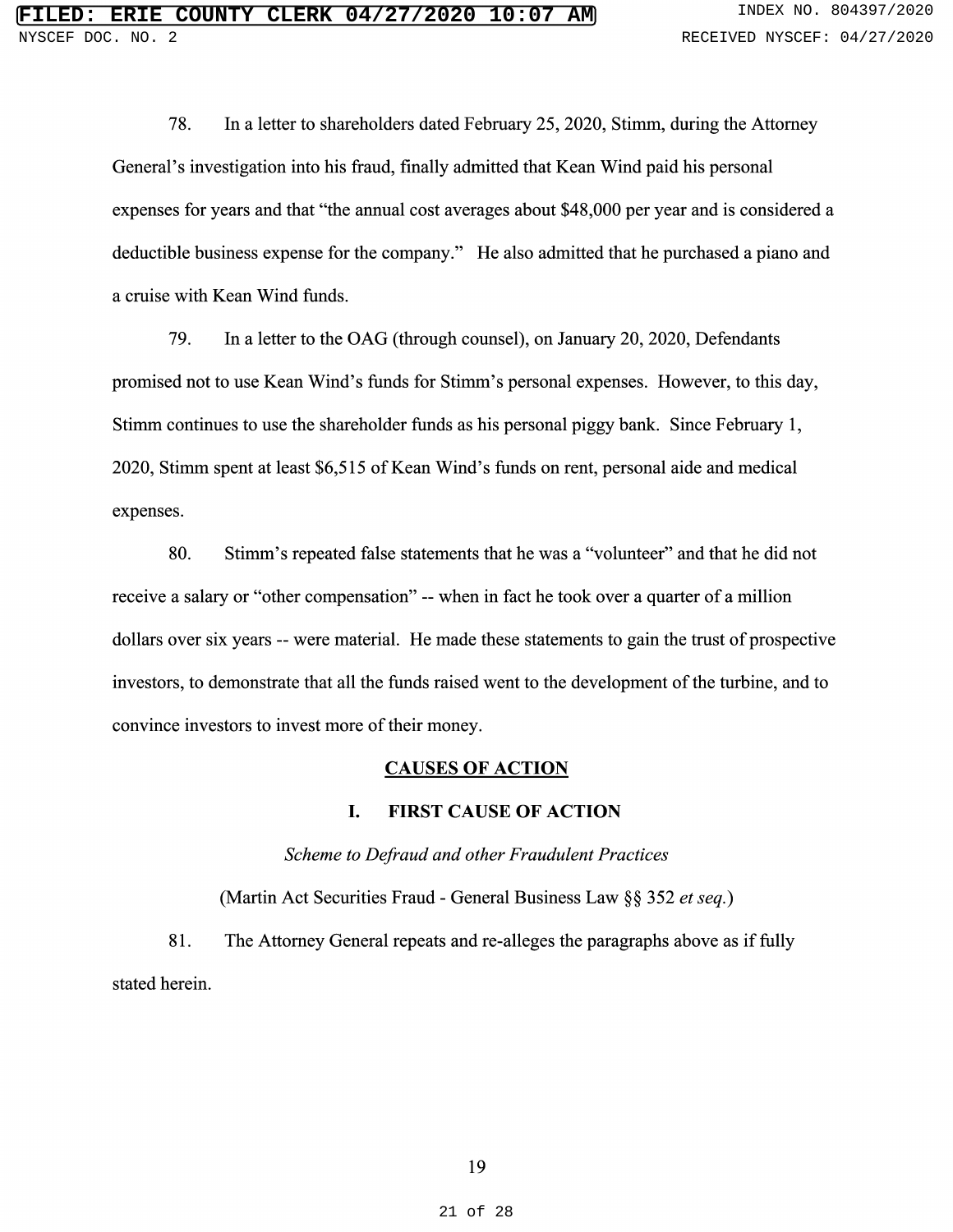82. The acts and practices of the Defendants alleged herein violated Article 23-A of the General Business Law, in that they constituted a scheme to defraud and other fraudulent practices as defined in General Business Law §§ 352 et seq.

#### II. SECOND CAUSE OF ACTION

Material Misstatements and Omissions

(Martin Act Securities Fraud - General Business Law §§ <sup>352</sup> et seq.)

83. The Attorney General repeats and re-alleges the paragraphs above as if fully stated herein.

84. The acts and practices of the Defendants alleged herein violated Article 23-A of the General Business Law, in that Defendants made, or caused to be made, representations or statements which were false, where (i) they knew the truth, or (ii) with reasonable efforts could have known the truth, or (iii) made no reasonable effort to ascertain the truth, or (iv) did not have knowledge concerning the representations or statements made or where Defendants made material omissions, where said representations, statements or omissions were engaged in to induce or promote the issuance, distribution, exchange, sale, negotiation, or purchase within or from this state of securities.

85. The acts and practices of the Defendants alleged herein violated Article 23-A of the General Business Law, in that they involved the use or employment of a fraud, deception, concealment, suppression, or false pretense, where said uses or employments were engaged in to induce or promote the issuance, distribution, exchange, sale, negotiation, or purchase within or from this state of securities.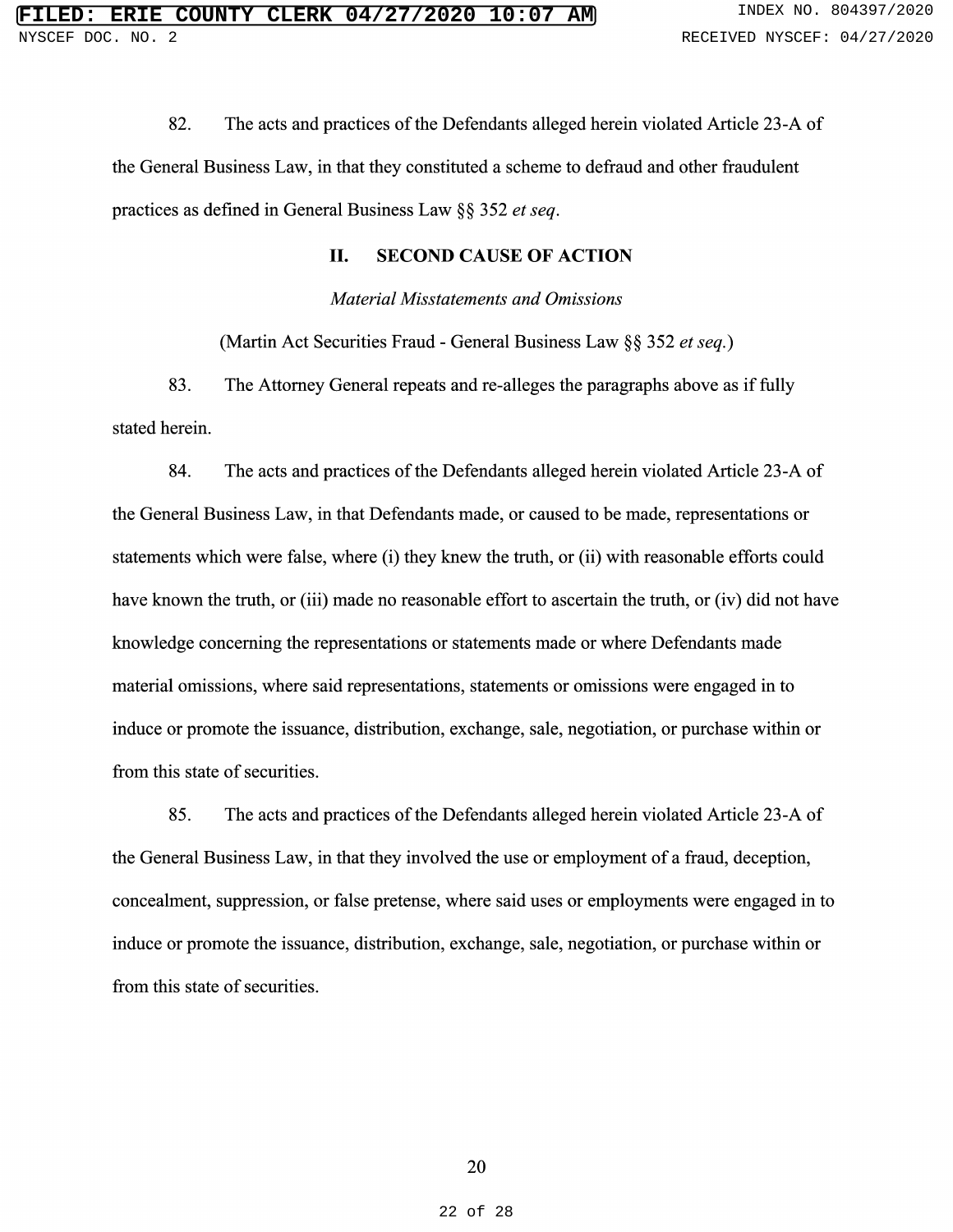#### III. THIRD CAUSE OF ACTION

(Persistent Fraud and Illegality – Executive Law  $\S~63(1)$ 

86. The Attorney General repeats and re-alleges the paragraphs above as if fully stated herein.

87. The acts and practices of the Defendants alleged herein constitute conduct proscribed by § 63(12) of the New York Executive Law, in that Defendants (a) engaged in repeated fraudulent acts and otherwise demonstrated persistent fraud and (b) engaged in repeated illegality by repeatedly violated the Martin Act in the carrying on, conducting or transaction of business within the meaning and intent of Executive Law  $\S 63(1)$ .

## IV. FOURTH CAUSE OF ACTION

(Martin Act New York Registration Provisions - General Business Law § 359-e)

88. The Attorney General repeats and re-alleges the paragraphs above as if fully stated herein.

89. The acts and practices of Defendants alleged above violated New York General Business Law § 359-e insofar as Kean Wind is subject to GBL § 359-e and failed to register as a "dealer" and failed to file a "state notice" and "further state notice" under that sectio

#### V. FIFTH CAUSE OF ACTION

(Martin Act New York Registration Provisions – General Business Law  $\S 359$ -ff)

90. The Attorney General repeats and re-alleges the paragraphs above as if fully stated herein.

91. The acts and practices of Defendants alleged above violated New York General Business Law  $\S 359$ -II insofar because they failed to register Kean Wind's intra-state offeri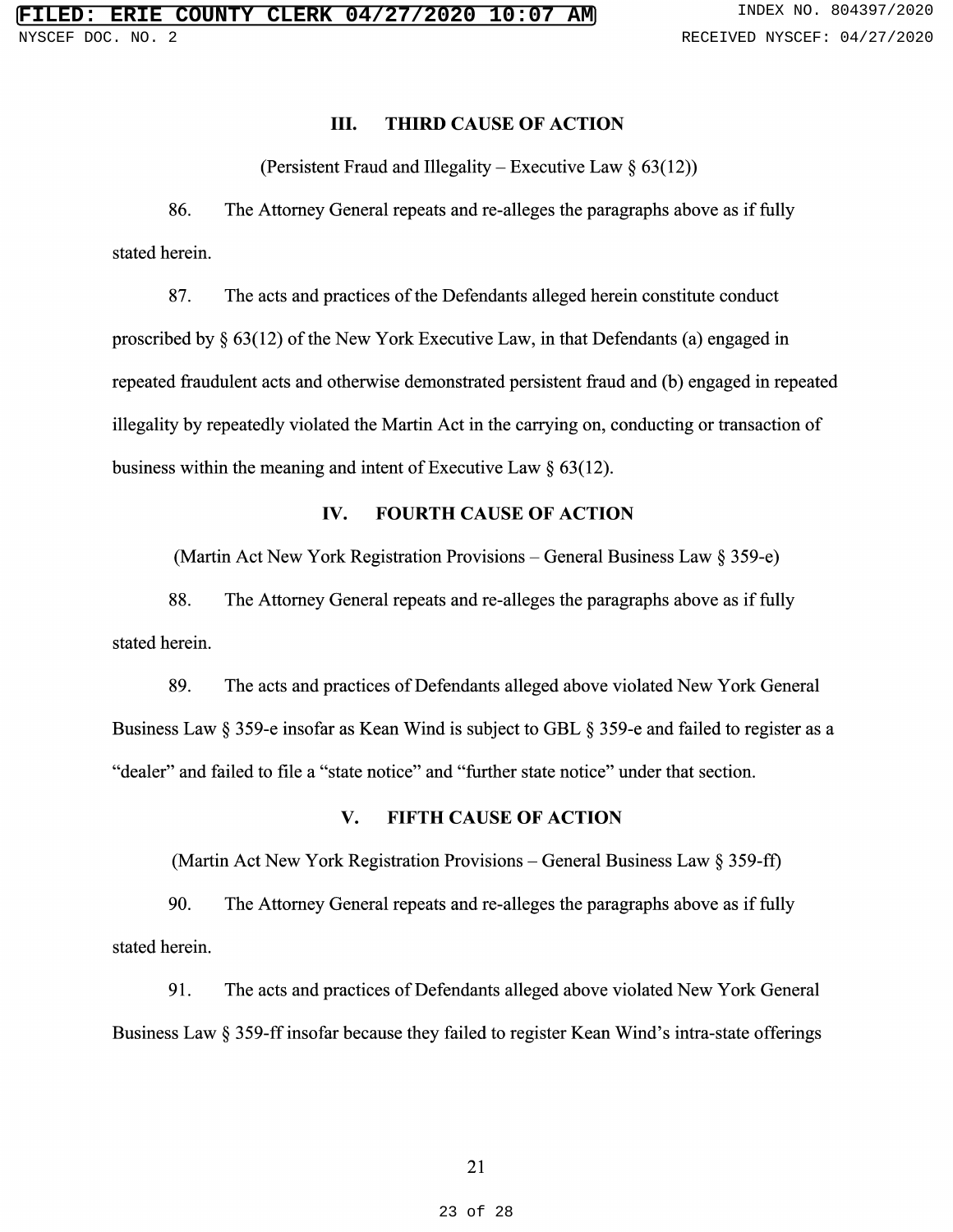of securities and file an offering prospectus, balance sheet and profit and loss statement with the OAG.

#### PRAYER FOR RELIEF

WHEREFORE, Plaintiff demands judgment against Defendants as follows:

A. Permanently enjoining all Defendants and their principals, agents, and employees from violating the Martin Act, Article 23-A of the General Business Law, and Executive Law § 63(12) and from engaging in the fraudulent, deceptive and illegal acts alleged herein;

B. Permanently enjoining Kean Stimm from engaging in any business related to the issuance, distribution, exchange, advertisement, negotiation, purchase, investment advice, or sale of securities within or from this state;

C. Directing Defendants to pay damages caused, directly or indirectly, by the fraudulent and deceptive acts and repeated fraudulent acts and persistent illegality complained of herein plus applicable pre-judgment interest;

D. Directing Defendants to disgorge all amounts obtained in connection with or as a result of the violations of law alleged herein, all moneys obtained in connection with or as a result of the fraud alleged herein;

E. Directing Defendants to make restitution of all funds obtained from investors in connection with the fraudulent and deceptive acts complained of herein;

F. Directing rescission of all shareholder Stock Purchase Agreements;

G. Directing Defendants to pay penalties for each instance of offer and sale of securities while unregistered in accordance with New York law; and

H. Granting such other and further relief as may be just and proper.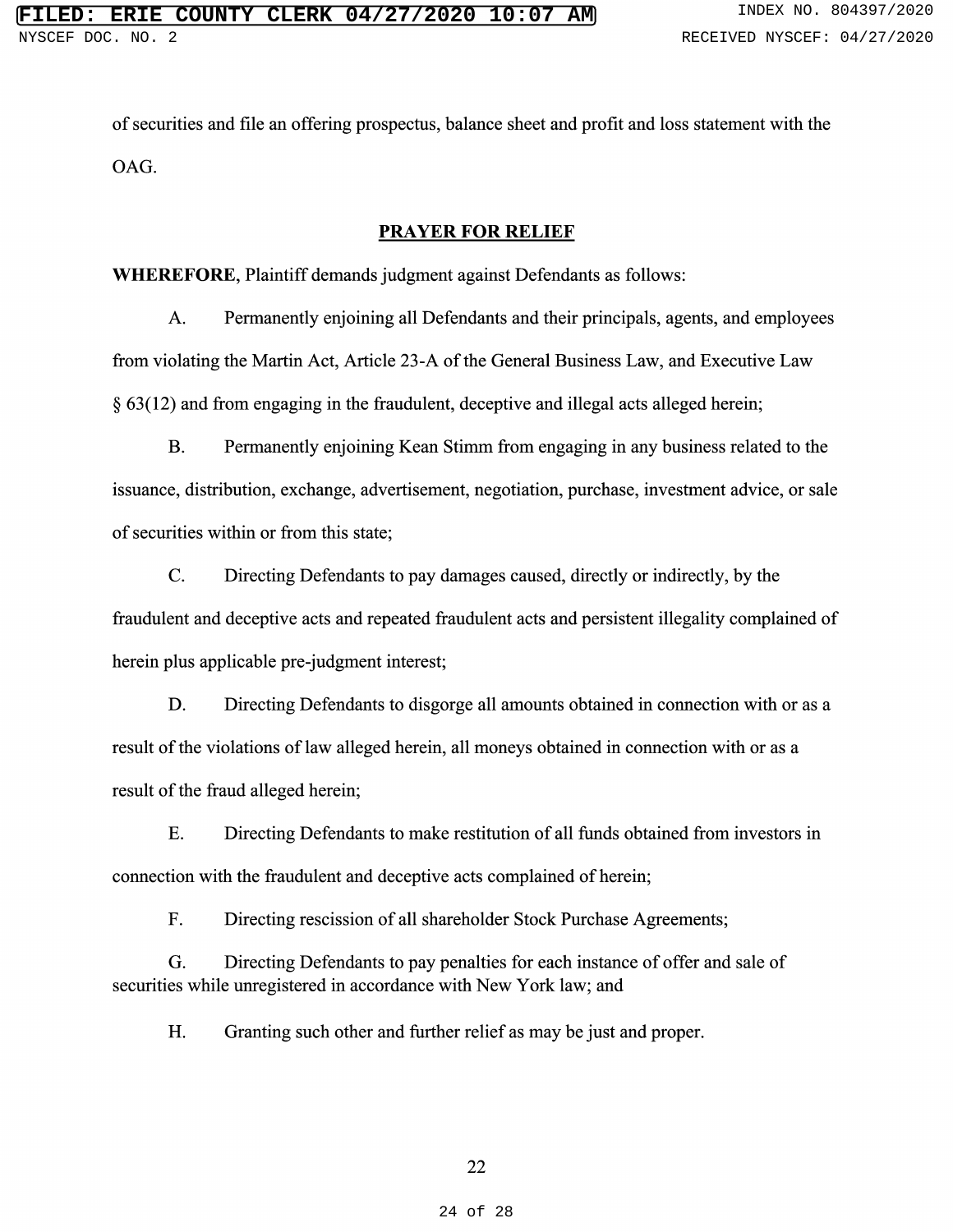Dated: New York, New York LETITIA JAMES<br>April 27, 2020 Attorney Genera

Attorney General of the State of New York

Trablet By:  $/$  auja

Tanya Trakht Christopher L. Boyd Assistant Attorneys General

Peter Pope Chief of the Investor Protection Bureau 28 Liberty Street New York, New York 10005 Tel.: (212) 416-8457

Counsel for the People of the State of New York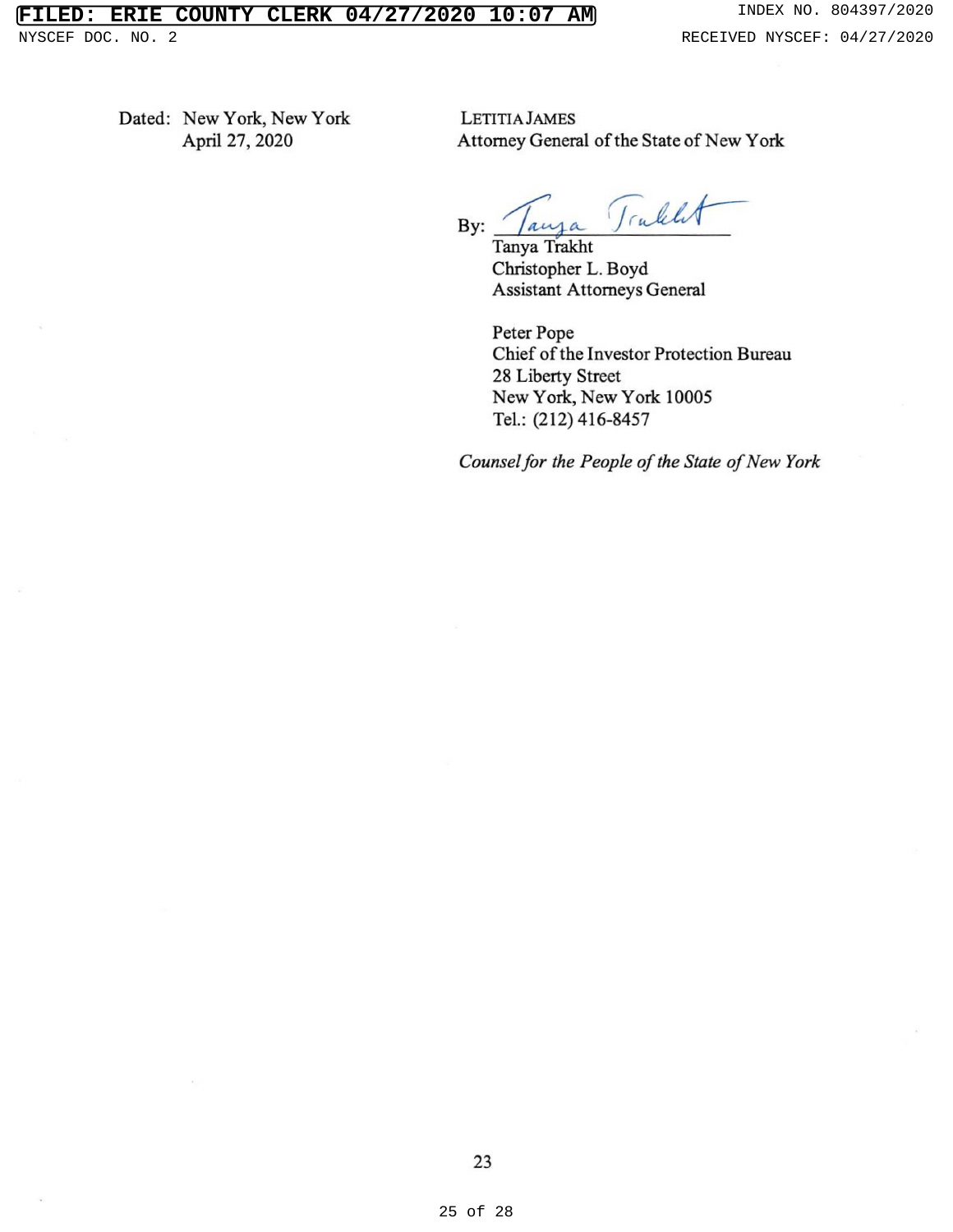#### VERIFICATION

## STATE OF NEW YORK ) COUNTY OF NEW YORK ) ss.

TANYA TRAKHT, being duly sworn, deposes and says: <sup>I</sup> am an Assistant Attorney General in the office of Letitia James, Attorney General of the State of New York, and am duly authorized to make this verification.

I have read the foregoing complaint and know the contents thereof, and the same is true to my own knowledge, except as to matters therein stated to be alleged on information and belief, and as to those matters I believe them to be true.

The reason this verification is not made by Plaintiff is that Plaintiff is a body

politic. The Attorney General is Plaintiff's statutory representative.

Tanger Tablet

TANYA TRAKI

Sworn to before me this 27th day of April, 2020

Assistant/Attorney General of the State of New York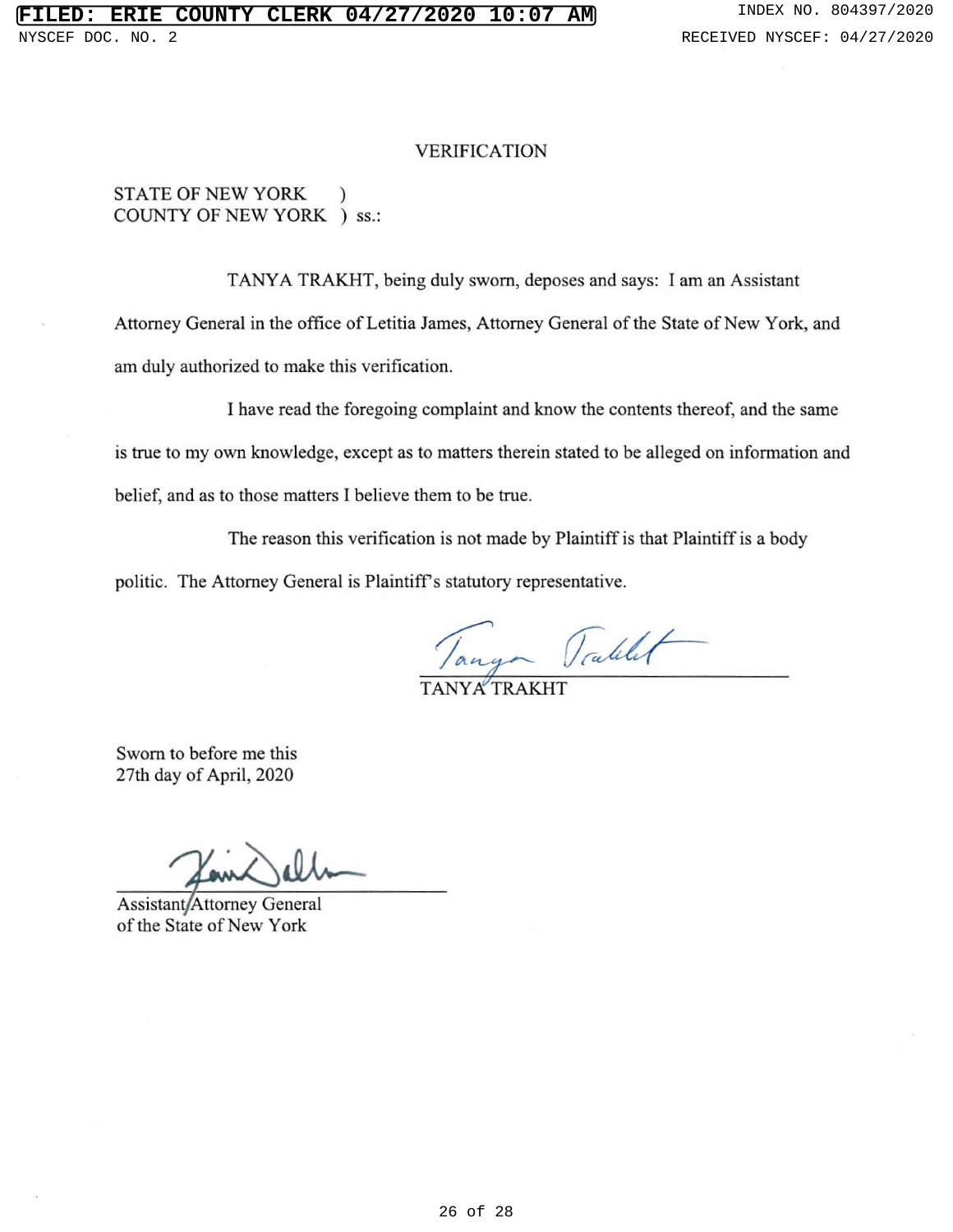# **FILED: ERIE COUNTY CLERK 04/27/2020 10:07 AM** INDEX NO. 804397/2020

## APPENDIX I

#### Sample of Misleading Representations Made by Kean Stimm and Kean Wind Turbine Inc. Regarding Production Timeline of the Newtonian Wind Turbine

| Date       | <b>Source</b>                | <b>Statement</b>                                                                                                                                                                                                                                                                                                                                                                          |
|------------|------------------------------|-------------------------------------------------------------------------------------------------------------------------------------------------------------------------------------------------------------------------------------------------------------------------------------------------------------------------------------------------------------------------------------------|
| 5/1/2014   | <b>Ellicottville Times</b>   | "Assuming testing of the prototype is successfulproduction can begin<br>as early as this fall in the new assembly plant in Ashford, Cattaraugus<br>Country."                                                                                                                                                                                                                              |
| 10/27/2014 | Notes of Shareholder meeting | "[T]he huge engineering effort is largely complete with drawings."                                                                                                                                                                                                                                                                                                                        |
|            |                              | "Manufacturing is expected next year [2015]."                                                                                                                                                                                                                                                                                                                                             |
|            |                              | "Our current goal is to start production by March or April [2015]."                                                                                                                                                                                                                                                                                                                       |
| 3/20/2015  | Letter to shareholders       | "It is expected that we will start by June 2015 and ramp up slowly to<br>one turbine per day by early fall."                                                                                                                                                                                                                                                                              |
| Fall 2015  | The Newtonian                | "We have started the process of ordering parts and components for the<br>start of production beginning in about three months"                                                                                                                                                                                                                                                             |
| 3/17/2016  | The Newtonian                | "We expect to do the final testing of the four meter turbine at Calspan in<br>a few months and secure final certification at that time It is our<br>intention to begin very limited production this summer in our pilot<br>plant"                                                                                                                                                         |
| 9/1/2016   | The Newtonian                | "We completed the engineering design work for our Four Meter Turbine<br>a month ago and a team of us has been reviewing all 200 plus drawings<br>for consistency and to be sure that all parts will work with each other<br>and conform to our standardsThis intensive review has tuned up a<br>few necessary revisions involving about 30 drawings. This work is now<br>about complete." |
| 10/19/2016 | Notes of Shareholder meeting | "Kean said all the engineering is done [for 4 m]. Kean said it will be<br>built in spring/early summer [2017]."                                                                                                                                                                                                                                                                           |
| 2/22/2017  | Letter to shareholder        | "Our current efforts during the past several months and continuing on<br>for perhaps another month or two, is an intensive review of all<br>production drawingsthe critical and basic engineering was completed<br>last year and our pre-production model was built and successfully tested<br>With shareholder help we can start production this summer [2017]."                         |
| 7/27/2017  | Notes of Shareholder meeting | "We have been working on new drawings – since beginning of 2017<br>(about 200 drawings). Drawings keep our cost down if they are done<br>correctly. We believe we are 3-4 weeks away from having the drawings<br>done. Our turbine will get into production next year [2018]."                                                                                                            |
| 1/7/2018   | Shareholder newsletter       | "We are well on our way to assembling the production model to be<br>delivered to Calspan for testing. The appropriate staff and facilities are<br>in place and most of the materials and component parts are either here<br>or on their way probable September test date is anticipated."                                                                                                 |